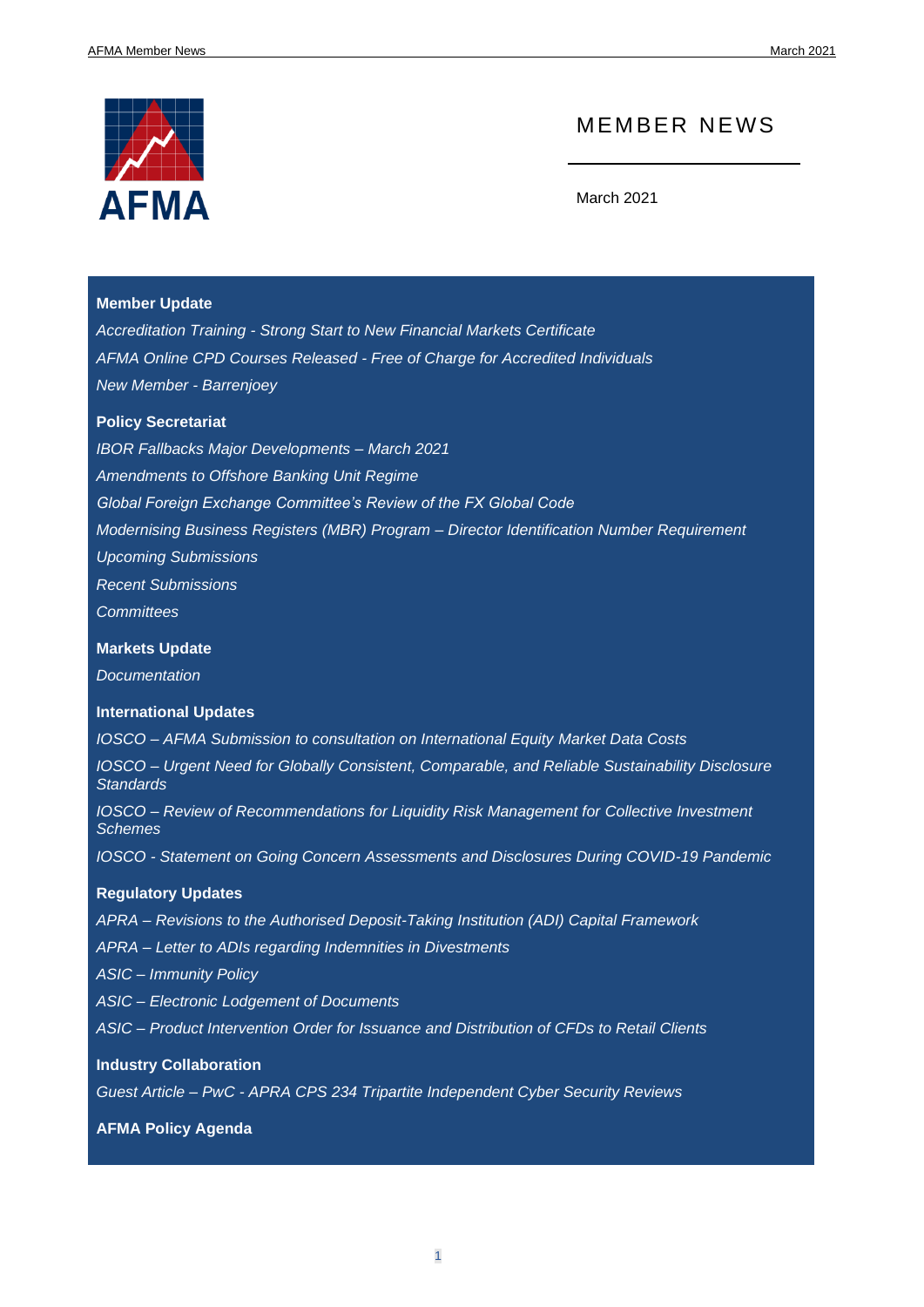## <span id="page-1-0"></span>Member Update

### <span id="page-1-1"></span>Accreditation Training - Strong Start to New Financial Markets **Certificate**

The new *Financial Markets Certificate* program, offered by Macquarie Business School, commenced this month with the first cohort of students at full capacity well before the enrolment period closed. This reflects significant interest from a good cross-section of AFMA member firms.

This development is consistent with the positive reaction to AFMA's collaboration with Macquarie Business School on the Certificate program. The related announcement in February was well received by AFMA members and other stakeholders, including the official sector, with ASIC's Chair, James Shipton, commenting that:

*"The AFMA and Macquarie Business School partnership for accreditation in financial markets is a positive initiative to promote professionalism and to focus attention on risk management.*"

The Certificate program continues the traditional practical focus of AFMA's accreditation, while incorporating more advanced teaching methods and resources that will help students to more readily access, absorb and apply knowledge that is vital to their effectiveness in a financial markets role.

Accreditation is also an integral part of AFMA's program to promote and support professionalism in Australia's financial markets, providing an essential complement to the market conventions and conduct standards that we issue for the wholesale financial markets. Members have made this a strategic priority for AFMA in recent years and it in part reflects the expectation of the industry regulators.



Any related enquires about AFMA Accreditation program should be directed to our Accreditation Manager, Jason Sheil at [jsheil@afma.com.au.](mailto:jsheil@afma.com.au)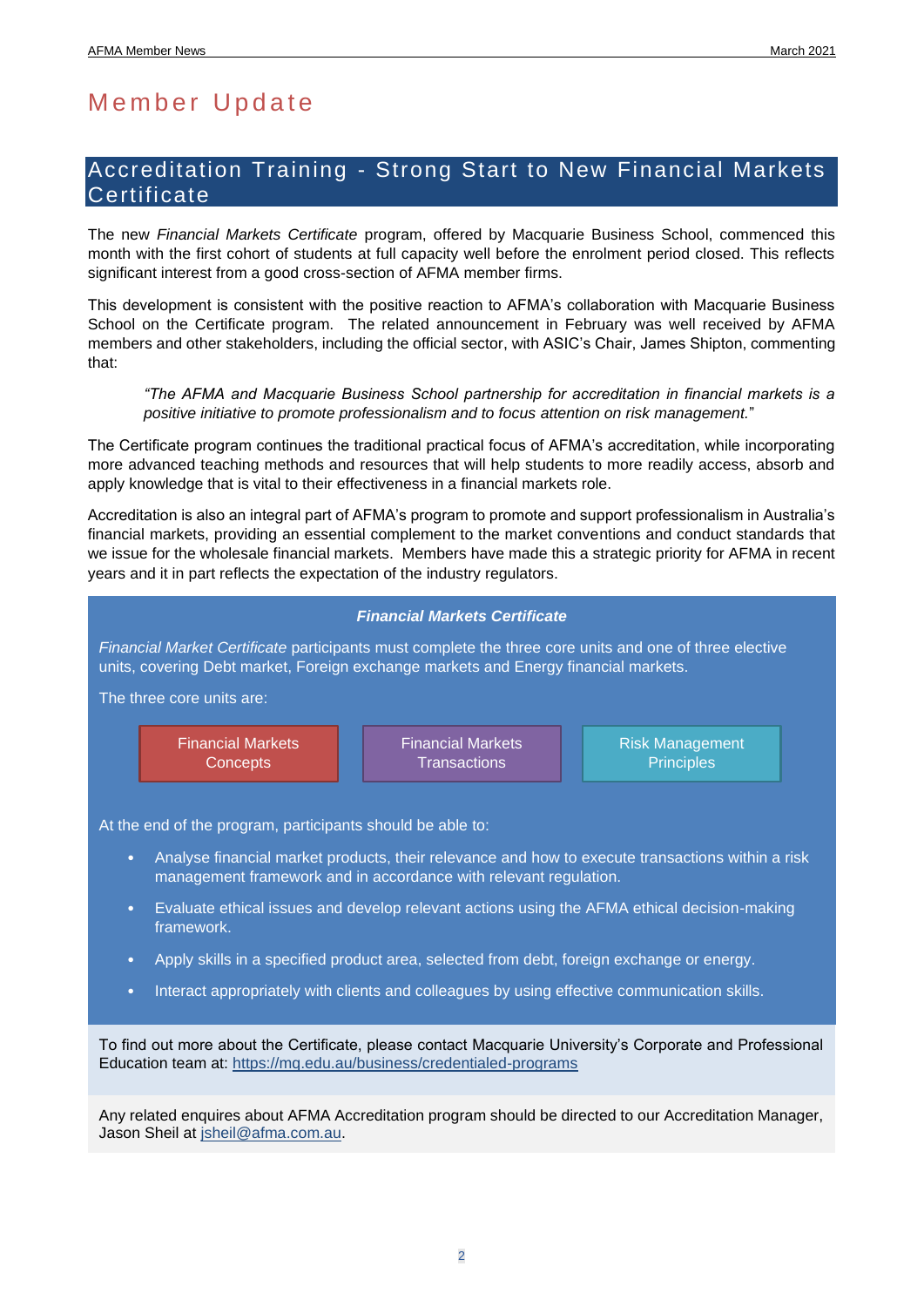### <span id="page-2-0"></span>AFMA Online CPD Courses Released - Free of Charge for Accredited Individuals

AFMA has released two online short courses on Risk and Regulation that are suitable for CPD purposes.

- The Regulatory Environment for Financial Markets 5 CPD hours
- Risk Management for Financial Markets 5 CPD hours

For more information please see the [Brochure](infohttp://afma.com.au/Site/media/Media/Documents/Learning/Regulation-Risk-CPD.pdf) for the courses.

The courses are available free of charge to current AFMA Accredited Individuals in recognition of their ongoing support for our Accreditation program. They are ideal for Accredited Individuals who completed the Financial Markets Program before 2018 and are seeking to update their knowledge and skills in the regulatory and risk management areas. The courses are currently not available to non-accredited individuals.

If you would like to register then please email [education@afma.com.au](mailto:education@afma.com.au) or alternatively contact AFMA's Accreditation Manager, Jason Sheil at [jsheil@afma.com.au](mailto:jsheil@afma.com.au) for more information.

### <span id="page-2-1"></span>New Member - Barrenjoey

AFMA welcomes Barrenjoey Capital Partners Pty Limited as a new Financial Markets Member. We thank you for your support and look forward to your involvement with AFMA.



Partnering with **the BARCLAYS**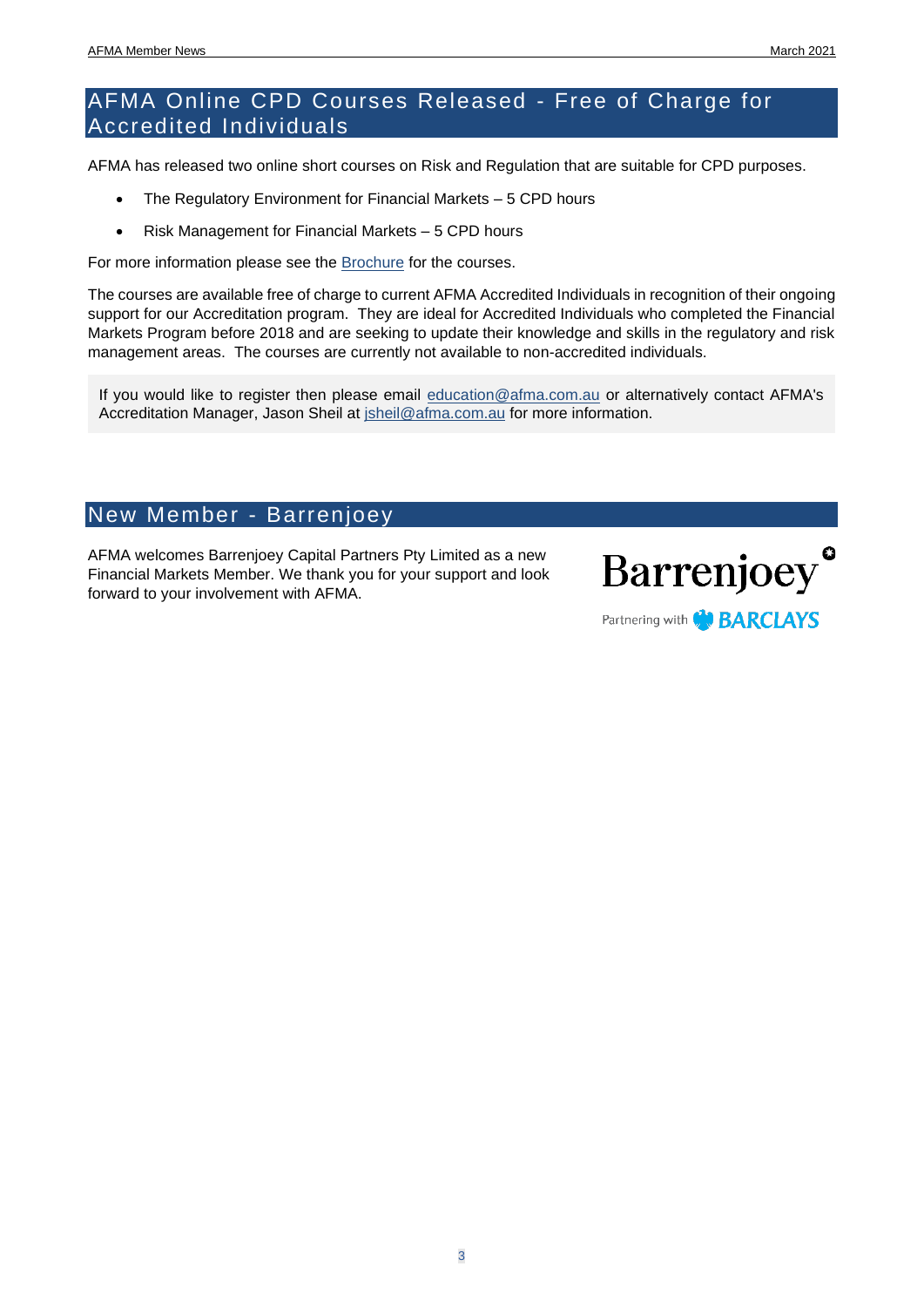## <span id="page-3-0"></span>Policy Secretariat

### <span id="page-3-1"></span>IBOR Fallbacks Major Developments – March 2021

#### *David Love*

2021 is the key year for the transition from IBOR benchmark rates. The following important developments have already occurred in the first quarter of this year:

- ISDA Fallbacks Supplement now in effect;
- LIBOR Spread Adjustment fixed on 5 March 2021;
- RBA Consultation on draft repo eligibility criteria;
- AFMA IBOR Market Responses Group Recommendation to follow ISDA methodology for FRN fallbacks and conform to RBA criteria; and
- AFMA IBOR FRN Fallbacks Working Group established.

#### ISDA Fallbacks Supplement now in effect

The International Swaps and Derivatives Association (ISDA) IBOR Fallbacks Supplement to the 2006 ISDA Definitions and the ISDA 2020 IBOR Fallbacks Protocol took effect on 25 January 2021. New contracts that reference ISDA's standard interest rate definitions executed from January 25 include new fallbacks linked to key Interbank Offered Rates (IBORs). Legacy non-cleared derivative contracts where both counterparties bilaterally agreed to include the definitions or have adhered to the ISDA 2020 IBOR Fallbacks Protocol will include the new fallbacks.

#### Fallback Spread Adjustment

Spread adjustment is an important part of the overall fallback rate, and reflects a portion of the structural differences between interbank offered rates (IBORs) and the Alternative Reference Rates (ARRs) used as a basis for the fallbacks – IBORs incorporate a credit risk premium and other factors.

A spread adjustment is needed to account for the fact that IBORs incorporate a bank credit spread and liquidity premium whereas the ARRs do not. ISDA consulted globally with the industry to determine a market consensus on the methodology used to calculate the adjustment spread to address the term and credit differences between LIBOR and the ARR and other factors such as liquidity and fluctuations in supply and demand. These consultations established that market participants prefer to use the compounded setting in arrears rate to address differences in tenor between IBORs and overnight ARRs, and the historical median spread over a five-year lookback period approach.

Under the ISDA Supplement, a spread adjustment is applied based on the "compounded setting in arrears rate" approach. where the relevant ARR is observed over the relevant IBOR term and compounded daily during a two-day shifted period. The spread adjustment is the "historical median approach" based on the median spot spread between the IBOR and the adjusted ARR

#### **Risk-Free Rates in brief**

*It was the Financial Stability Board (FSB) in 2014 that set in motion the reform to major interest rate benchmarks by transitioning them to near risk-free rates (RFRs) based on more active and liquid overnight lending markets, instead of IBORs where appropriate. It was left up to national authorities to nominate the RFR for their currency. This led to the RBA Cash Rate aka AONIA being nominated for AUD transactions by the RBA, being equivalent to rates such as SONIA in the United Kingdom and SOFR in the United States.*

*RFRs are typically backward-looking overnight rates based on actual transactions and reflect the average of the interest rates that certain financial institutions pay to borrow overnight on an unsecured basis from wholesale market participants for unsecured RFRs.* 

*RFRs do not include or imply any credit or term premium of the type seen in LIBOR. In documents such as the ISDA Fallbacks Supplement the term Alternative Reference Rate (ARR) is used as the defined term for RFRs.*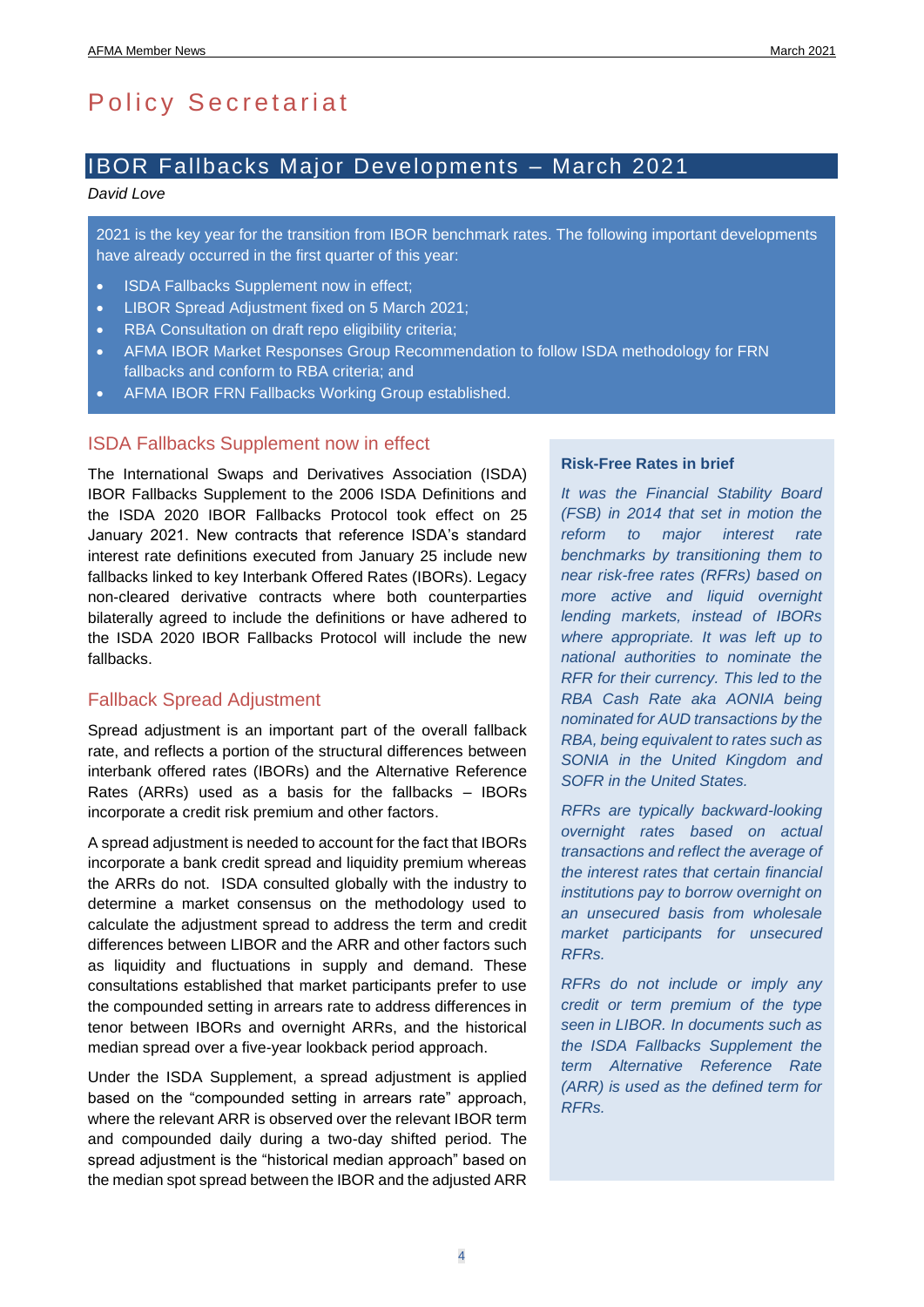calculated over a five-year look-back period prior to the relevant announcement. The fallback rate is equal to the term-adjusted ARR plus the spread adjustment.

#### LIBOR Spread Adjustment fixed on 5 March 2021

Upon an announcement of permanent or pre-cessation, the spread adjustment under the ISDA Fallbacks for LIBOR becomes fixed. On 5 March 2020 the UK Financial Conduct Authority (FCA) issued an [announcement](https://www.fca.org.uk/publication/documents/future-cessation-loss-representativeness-libor-benchmarks.pdf) regarding the future cessation or loss of representativeness of the 35 LIBOR benchmark settings currently published by ICE Benchmark Administration (IBA), an authorised administrator, regulated and supervised by the FCA. As a result, ISDA announced that 5 March 2021 is the 'Spread Adjustment Fixing Date' for all LIBOR Tenors across all LIBOR currencies.<sup>1</sup>

From 5 March 2021 the 'Fallback Rate' calculated for each 'Rate Record Day' uses the fixed Spread Adjustment provided by Bloomberg. For example, the LIBOR USD 3 months rate fixed spread adjustment is 0.26161%. All Fallback Rates calculated for a Record Day prior to 5 March 2021 use the Spread Adjustment previously published by Bloomberg for the applicable Rate Record Date.

Details about the spread adjustment, including definitions and calculation methodologies can be found in the ISDA [IBOR Fallback Rate Adjustments Rule Book.](https://assets.isda.org/media/34b2ba47/c5347611-pdf/)

Bloomberg has been publishing the LIBOR fallback rates in accordance with ISDA's agreed methodology, starting from 21 July 2020. The real time data can be accessed via FBAK <GO> on Bloomberg Terminals, and is publicly available, with a delay, on the Bloomberg website.

#### RBA Consultation on Fallbacks

On 18 March RBA Assistant Governor Christopher Kent gave an [address](https://www.rba.gov.au/speeches/2021/sp-ag-2021-03-18.html) to ISDA Benchmark Strategies Forum Asia Pacific, emphasising that orderly transition away from LIBOR is important for the smooth functioning of financial markets and the stability of the financial system.

RBA recently conducted a consultation on draft repo eligibility criteria, which will require fallbacks for new BBSW-linked securities issued on or after 1 July 2022. Securities issued before 1 July 2022 will be grand fathered, except for internal asset-backed securities (self-securitisations).

All floating rate notes (FRNs) and asset-backed securities issued on or after 1 July 2022, where BBSW is the relevant interest rate for the purposes of calculating coupons, must meet the following criteria in order to be eligible for purchase by the Reserve Bank under repo:

- Include at least one 'robust' and 'reasonable and fair' fallback for BBSW in the event that it permanently ceases to exist.
- A 'robust' fallback is one that clearly specifies the method for the calculation of interest that would apply for the purposes of calculating coupon payments. The fallback must also specify a clear and unambiguous trigger event after which the fallback would apply. Acceptable fallbacks would include those that reference AONIA (including AONIA plus or minus a fixed spread). Fallbacks that reference another benchmark interest rate may also be accepted at the Reserve Bank's discretion.
- A 'reasonable and fair' fallback is one that reasonably mitigates the impact on the economic value of the security in the event the fallback is invoked. A fixed-rate fallback would not be considered reasonable and fair for the purposes of these criteria.

<sup>1</sup> For those unfamiliar, the announcement does *not* cover BBSW and AUD.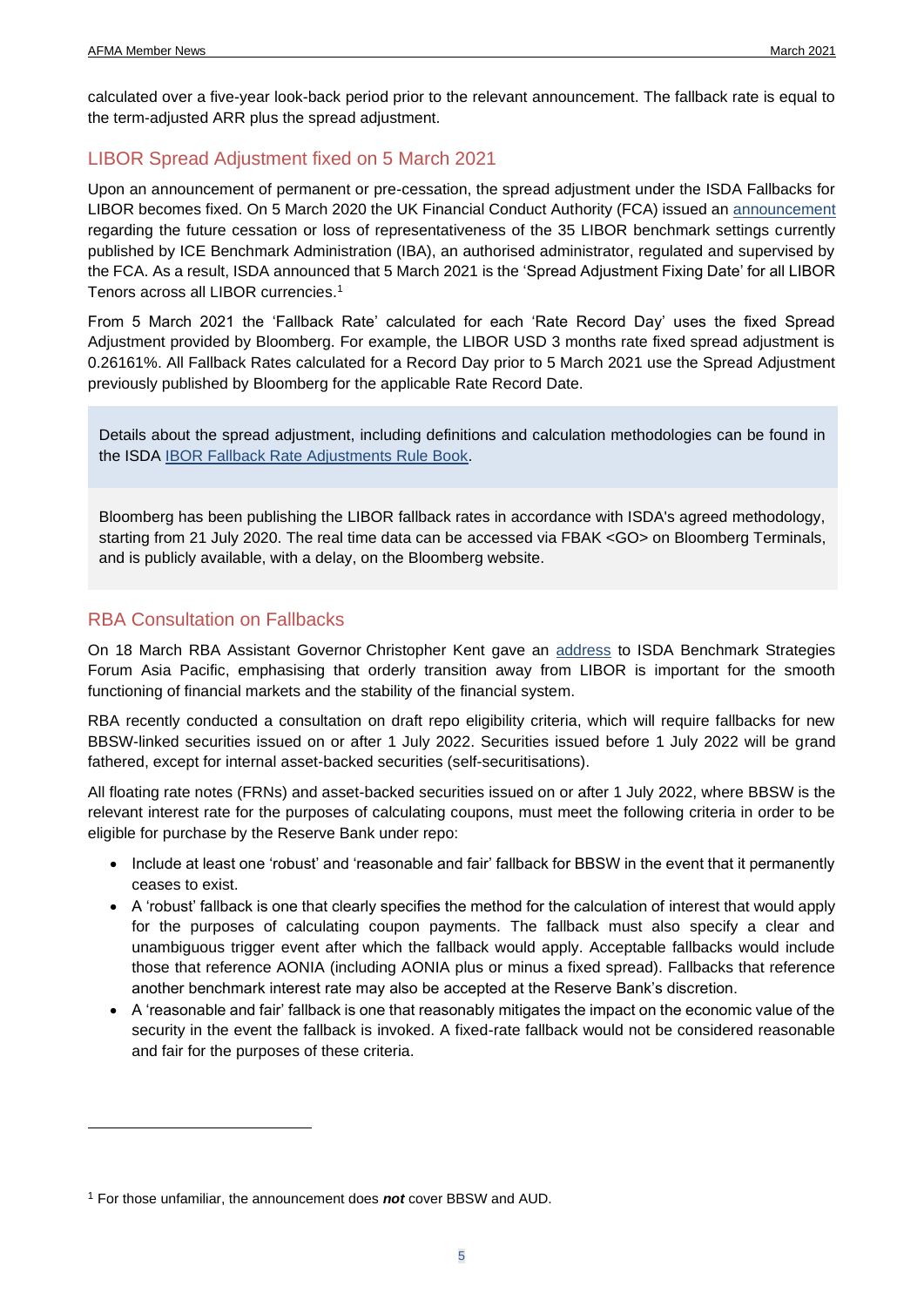• The robust and reasonable and fair fallback(s) must sit above any other fallbacks that rely on collecting dealer quotes, or on discretion – whether by the issuer, the calculation agent, or any other related or third party – in the fallback waterfall.

All self-securitisations, regardless of the date of issue, will also be required to include at least one robust and reasonable and fair fallback in order to be eligible.

FRNs and other asset-backed securities issued before 1 July 2022 will not be subject to this requirement for eligibility. Nevertheless, the inclusion of robust and reasonable and fair fallbacks for such securities, depending on their length of time to maturity, is recommended as a matter of prudent risk management.

The criteria do not specify the fallback language to be included in security documentation as RBA expects this to be developed by industry participants. AFMA responded to the consultation supporting the criteria and the encouragement to the market to develop and incorporate robust fallback language for securities in general.

### FRN Fallback Language Development

Robust fallback language is required in financial contracts to enable a smooth transition in the event of a benchmark cessation event.

Fallback language comprises three key components: fallback trigger event, benchmark replacement and benchmark replacement adjustment. In addition to the fallback language, firms need to consider other key contractual features that may impact the IBOR transition, including maturity date, firm's role in the contract, benchmark use, amendment and consent provision, governing law and jurisdiction and force majeure provisions.

The IBOR Transformation Australian Working Group (ITAWG) meeting on 4 February 2021 considered the consequences of the adoption of the ISDA Protocol and the release of the RBA consultation. They decided that as a national priority there is a need for fallback language for FRNs to be agreed by the market.

#### *AFMA IBOR Market Responses Group Recommendation*

The AFMA IBOR Market Responses Group met on 9 February. After briefing on the state of play on IBOR transition issues and developments, and the direction of the ITAWG, the Group focused its deliberation on the fallback for FRNs.

An important consideration that weighed on their arriving at the recommendation was the need to use the officially identified RFRs and an objectively set spread adjustment, which would meet conduct expectations set by ASIC - particularly with regard to fairness by having a generally accepted standard. Other factors cited were global consistency and alignment with fallbacks for related hedges because of possible basis risk.

The Group recommended that fallbacks for securities such as FRNs should follow the ISDA Protocol methodology and satisfy the RBA fallback criteria.

#### *IBOR FRN Fallbacks WG*

In response to the AFMA IBOR Market Responses Group recommendation, the AFMA DCM Legal Committee set up a further working group to develop template FRN fallback language. The IBOR FRN Fallbacks working group had its first meeting on 25 March 2021.

AFMA has established liaison with parallel work streams in the Asia Pacific Loan Market Association (APLMA) and the Australian Securitisation Forum (ASF) with consistency across product categories being an important object. When draft template FRN fallback language is created it will be socialised across the market. Such template language will be only an advisory guide to assist the market and it will be up to individual issuers to determine for themselves what fallback language they use.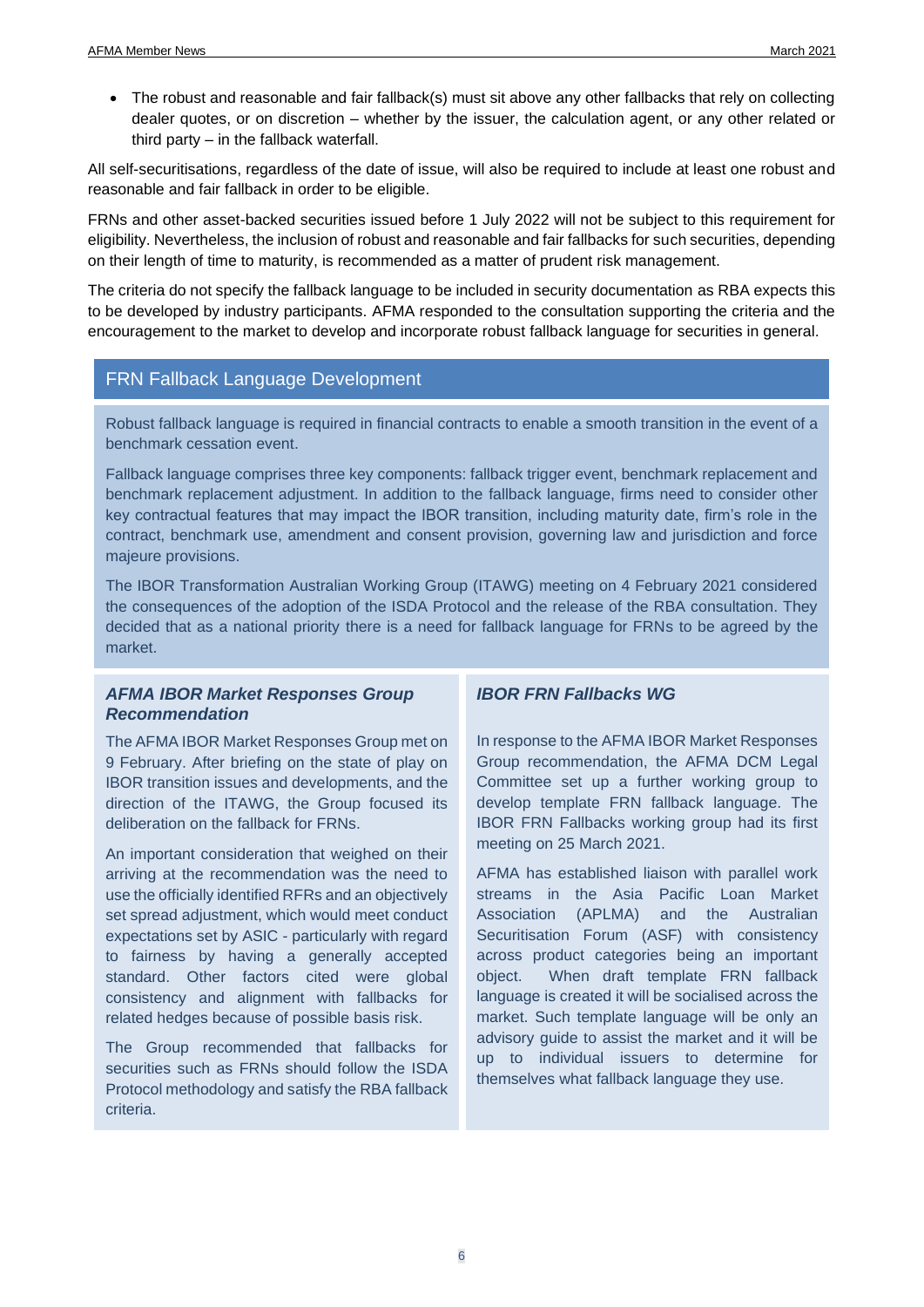### International IBOR Updates

| Global         | On 5 March ICE Benchmark Administration (IBA) announced intentions to cease the publication<br>of panel-based LIBOR immediately after end-2021 (except for certain US dollar LIBOR settings).                                                                                                                                                                                                                                                                                                                                                                                                                      |  |  |
|----------------|--------------------------------------------------------------------------------------------------------------------------------------------------------------------------------------------------------------------------------------------------------------------------------------------------------------------------------------------------------------------------------------------------------------------------------------------------------------------------------------------------------------------------------------------------------------------------------------------------------------------|--|--|
|                | UK Financial Conduct Authority (FCA) has announced that it will consult on the use of the<br>proposed powers under the UK Financial Services Bill to require IBA to publish the 1-month,<br>3-month and 6-month JPY LIBOR settings on a synthetic basis (synthetic LIBOR) for one<br>additional year after end-2021.                                                                                                                                                                                                                                                                                               |  |  |
|                | ISDA produced <i>guidance</i> covering how the terms of the ISDA 2020 IBOR Fallbacks Protocol and<br>the IBOR Fallbacks Supplement apply in relation to euro LIBOR, sterling LIBOR, Swiss franc<br>LIBOR, US dollar LIBOR, yen LIBOR, the Singapore dollar Swap Offer Rate and the Thai Baht<br>Interest Rate Fixing.                                                                                                                                                                                                                                                                                              |  |  |
|                | The Global Financial Markets Association (GFMA) published a guide on 31 March outlining the<br>various parts and players in the IBOR transition process.                                                                                                                                                                                                                                                                                                                                                                                                                                                           |  |  |
| UK &<br>Europe | Following the February meeting of the Bank of England SONIA stakeholder advisory group, the<br>FSMB has produced a draft standard on the use of Term SONIA reference rates for consultation.<br>The Standard sets out certain expected behaviours of markets participants when using or<br>issuing Term SONIA products in light of the reduced systemic risks associated with<br>overnight risk-free rates.                                                                                                                                                                                                        |  |  |
|                | The Working Group on Sterling Risk Free Reference Rates (RFRWG) has published the Path to<br>Ending New Use of GBP LIBOR-linked derivatives which offers guidance related to GBP LIBOR<br>dealings after the end of Q1 2021.                                                                                                                                                                                                                                                                                                                                                                                       |  |  |
|                | On 11 January 2021, Refinitiv Benchmark Services (UK) Limited and the ICE Benchmark<br>Administration (IBA) began publishing forward-looking SONIA term risk-free rates. The published<br>Term SONIA is available for one, three, six, and 12-month tenors.                                                                                                                                                                                                                                                                                                                                                        |  |  |
| Asia           | The Steering Committee for Swap Offered Rate (SOR) & Singapore Interbank Offered Rate<br>(SIBOR) Transition to Singapore Overnight Rate Average (SORA) (SC-STS) published a<br>document which outlines steps and activities in support of the transition to SORA. Key steps<br>outlined include broadening and deepening liquidity in SORA markets, early cessation of new<br>SOR and SIBOR contracts, and supporting active transition of SOR linked legacy contracts.                                                                                                                                            |  |  |
|                | The Steering Committee on Commercial Banks' Preparedness on LIBOR Discontinuation and<br>the Bank of Thailand (BOT) set out transition milestones for financial institutions to move away<br>from the Thai Baht Interest Rate Fixing (THBFIX) and to expedite the adoption of Thai Overnight<br>Repurchase Rate (THOR), the Thai Baht risk free rate. The milestones indicate that financial<br>institutions should cease offering new loans, bonds and structured products referencing THBFIX<br>with maturity after 2021 by 1 July 2021, and that the publication of THBFIX is targeted to cease<br>by end-2024. |  |  |
| US&<br>Canada  | The United States Federal Reserve Board, Federal Deposit Insurance Corporation and Office of<br>the Comptroller of the Currency has previously issued supervisory guidance encouraging banks<br>to cease entering into new contracts that use USD LIBOR as a reference rate as soon as<br>practicable and in any event by 31 December 2021. New contracts entered into before 31<br>December 2021 should either utilise a reference rate other than LIBOR or have robust fallback<br>language that includes a clearly-defined alternative reference rate after LIBOR's discontinuation.                            |  |  |
|                | The New York Fiscal Year 2022 Executive Budget includes the Alternative Reference Rates<br>Committee (ARRC)'s proposed New York LIBOR legislation. The bill, if passed, would allow<br>contracts where the contract language is silent or the contract's fallback provisions recommend<br>the use of LIBOR, to use replacement rates as recommended by the Federal Reserve, the New<br>York Fed, or the ARRC.                                                                                                                                                                                                      |  |  |
|                | ARRC has published a white paper that contains a formula to calculate a fallback from the USD<br>LIBOR ICE Swap Rate to a spread-adjusted SOFR Swap Rate.                                                                                                                                                                                                                                                                                                                                                                                                                                                          |  |  |
|                | Refinitiv Benchmark Services (UK) Limited, the administrator for Canadian Dollar Offered Rate<br>(CDOR) announced that the calculation and publication of the 6-month and 12-month CDOR<br>tenors will cease on 17 May 2021 with the final publication for the 6-month and 12-month CDOR<br>tenors on 14 May 2021. In response, ISDA provided guidance on how to manage<br>over-the-counter derivatives that may be affected by the cessation of the publication of 6-month<br>and 12-month CDOR.                                                                                                                  |  |  |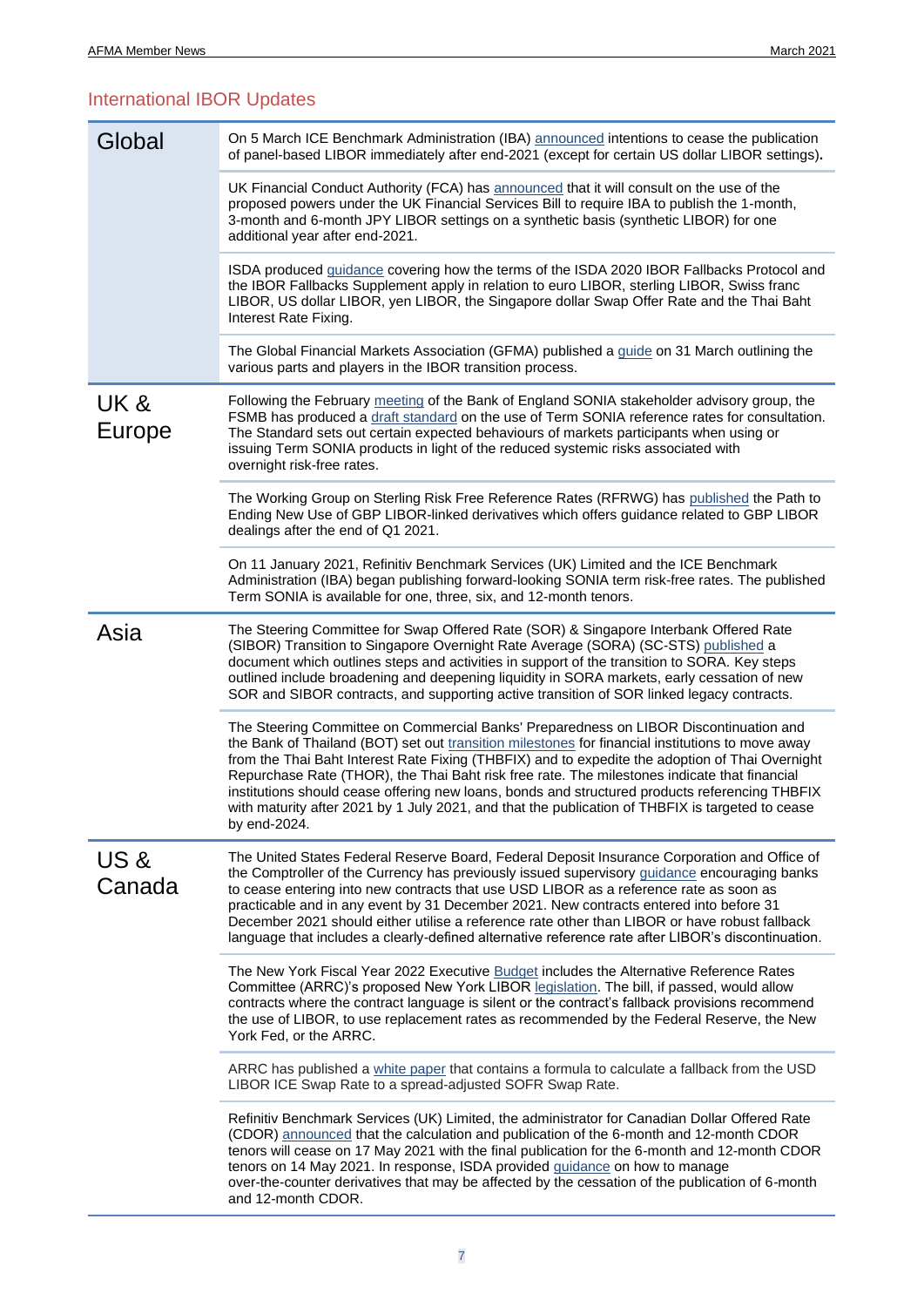### <span id="page-7-0"></span>Amendments to Offshore Banking Unit Regime

#### *Rob Colquhoun*

On 12 March the Government [announced](https://ministers.treasury.gov.au/ministers/josh-frydenberg-2018/media-releases/amending-australias-offshore-banking-unit-regime-0) plans to effectively abolish the Offshore Banking Unit (OBU) Regime, with enabling legislation introduced into Parliament on 17 March. Broadly, the effect of the legislation is to amend the tax rate applicable to eligible OB-activities from 10% to 30% from the end of the 2022-23 income year, with the interest withholding tax exemption that currently applies ceasing from 1 January 2024.

AFMA issued a [Media Release](https://afma.com.au/Site/media/Media/Documents/2021/Media%20and%20Notices/AFMA-OBU-Media-Release.pdf?ext=.pdf) in response to the Treasurer's announcement, acknowledging that the Government needed to act decisively given the likely determination by the OECD Forum of the OBU as a harmful tax practice and the consequent approach adopted by the EU to securitisation regulation. The likely conclusion of the OECD Forum is disappointing given the flaws in the framework through which the OBU regime was assessed, particularly given the preferential tax outcomes that are offered by competitor jurisdictions for mobile financial centre business.

The two-year transition period represents a key opportunity for Australia to replace the OBU regime with tax settings that both allow Australia to its considerable advantages to attract and retain financial centre business and are acceptable to the OECD. The removal of the OBU interest withholding tax concession should be the catalyst for more enduring withholding tax reform, consistent with the recommendations of the Henry Tax Review and the Johnson Report.

AFMA will actively engage with Government and Treasury regarding alternate settings – please contact [Rob](mailto:rcolquhoun@afma.com.au)  [Colquhoun](mailto:rcolquhoun@afma.com.au) if you would like to discuss.

### <span id="page-7-1"></span>Global Foreign Exchange Committee's Review of the FX Global Code

#### *Mark McCarthy*

The [FX Global Code](https://www.globalfxc.org/fx_global_code.htm) (the Code) was launched in May 2017 and provides a common set of guidelines to promote the integrity and effective functioning of the wholesale foreign exchange market. The Code has been welcomed by the foreign exchange market as evidenced by the more than one thousand [Statements](https://www.globalfxc.org/global_index.htm) of [Commitment](https://www.globalfxc.org/global_index.htm) that have been signed by market participants to demonstrate their adherence to the Code and published to the Global Index of Public Registers maintained by the Global Foreign Exchange Committee (GFXC).

The Code was developed through the collaboration of local foreign exchange committees in sixteen global jurisdictions. AFMA was a founding member of the RBA's Australian Foreign Exchange Committee (AFXC) and contributed to the development and implementation of the Code by establishing one of the first Public Registers in the world. The initial market participants that submitted Statements of Commitment to AFMA's register were among the first to be published to the Global Index.

When the Code was launched, the GFXC committed to undertaking a review of the Code every three years to ensure that its guidance remained appropriate and continued to contribute to an effectively functioning market. When announcing the inaugural review ahead of the third anniversary, the chair of the GFXC and Reserve Bank of Australia Deputy Governor Guy Debelle noted that while "wide-ranging feedback" from market participants confirmed that the Code remained fit for purpose, there were a few key areas where closer review was warranted as the FX market is constantly evolving.

#### Increasing adherence to the Code

One such area of focus is getting greater adherence and commitment to the Code from buy side market participants. Only a small fraction of all Statements of Commitment have been signed by non-sell-side firms despite local FX committees in each jurisdiction reaching out to buy-side firms to encourage them to sign. Deputy Governor Debelle noted that while more than half of the top thirty global asset managers had signed a statement, there is still scope for further progress. A number of non-sell-side institutions have published statements to AFMA's register including QANTAS, Australian Super, AMP Capital Investors, Q Super, QIC and Vic Super.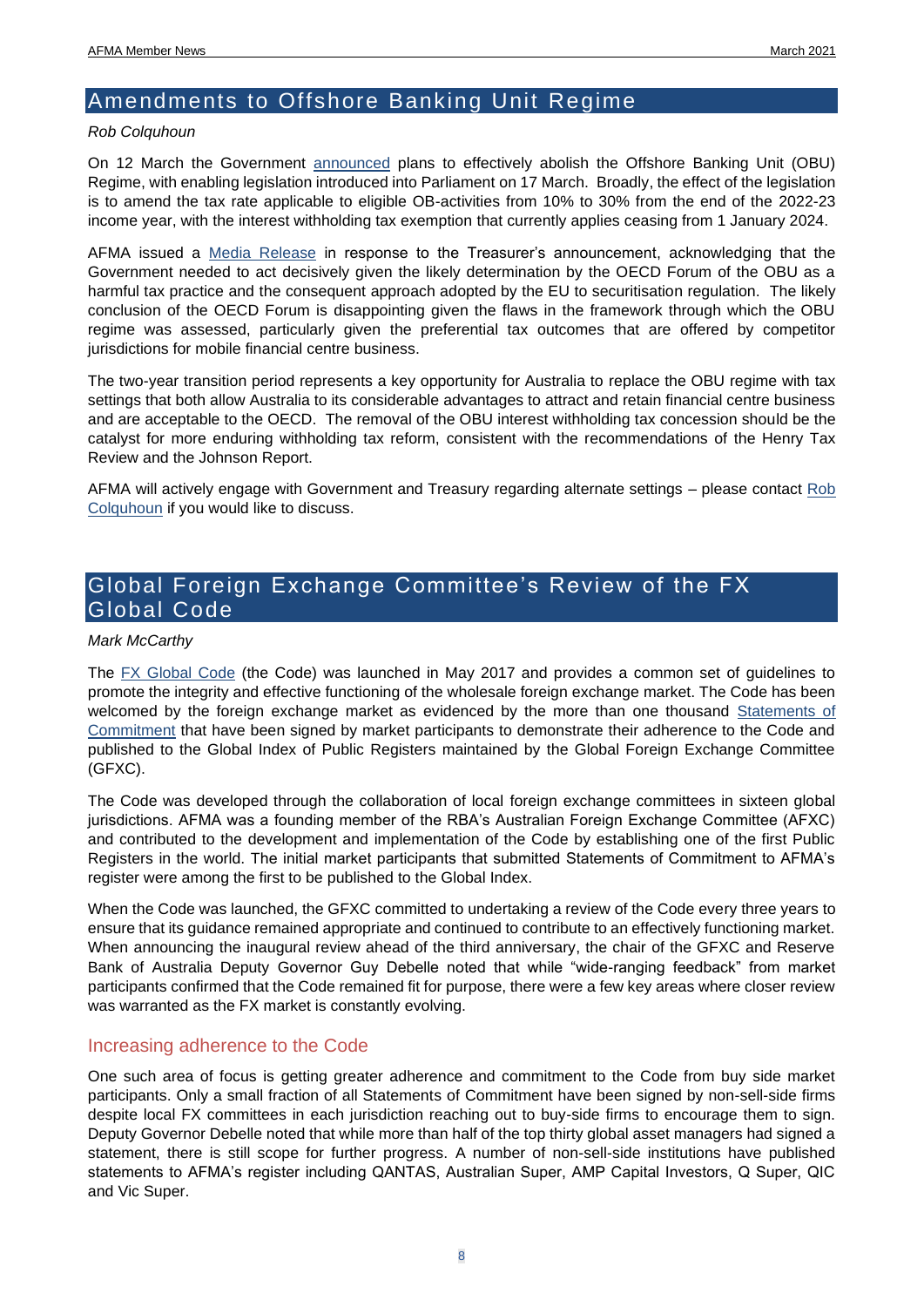Several reasons were cited to account for the reluctance of buy-side firms to submit a Statement of Commitment, including the perception that many of the Code's fifty-five principles are only relevant to sell-side market participants. In addition, the buy-side has not had the same incentive to sign up to the Code because the sell-side faced pressure from regulators and their customers to demonstrate their commitment. Peer pressure from other participants also encouraged sell-side firms to sign a Statement of Commitment and signing a statement was not a priority for many buy-side firms given other important issues they were dealing with.

Consideration was given to developing a simpler version of the Code for buy-side market participants to encourage more commitment but the GFXC's firm conclusion was that a single Code remains the best way of ensuring there is a common market standard that constitutes good practice. Additional guidance will however be developed to assist firms in identifying the principles contained in the Code that are the most appropriate for them given the nature of their practices.

#### Aspects of the Code under review

The GFXC is also looking to provide more guidance around "Last Look" and pre-hedging. Last look is the practice where a liquidity provider provides a quote rather than a firm price into a trading system or execution venue and may choose to accept or reject the trade if a counterparty decides to accept the quote. Last look and pre-hedging trading practices are challenging to understand and evaluate given the different sets of disclosures that can be produced by a single entity and a lack of consistency in how they are provided.

The GFXC is looking to increase transparency for these practices through better disclosures to provide greater clarity about how these practices are used and what considerations market participants should take into account. Solutions will be developed that will allow participants to compare information across different disclosure documents and facilitate access to disclosure information.

The rapid adoption of algorithmic trading in FX markets has presented its own challenges. Algorithmic trading now accounts for up to 20% of spot trading and while algos can improve market functioning they can also increase risk. It is important for users of algo platforms to understand how these platforms operate and whether the disclosures made by the providers are adequate to ensure that users have enough information to be able to make useful comparisons between providers.

Another key issue in the FX market has been settlement risk, given the increasing number of trades being settled without "Payment vs Payment" (PvP) protection. The reasons for the increase in non PvP trading are not clear but can be partly explained by the rise in trading of non-CLS currencies. CLS settles eighteen currencies and market participants that choose CLS to settle their FX transactions mitigate settlement risk through the operation of CLS's PvP settlement service. Another reason for the increase in non PvP protection could be greater rates of internalisation by market-makers which would mean that settlement risk is being mitigated without having to use PvP services. Settlement risk is a significant risk which can lead to other risks such as credit risk. As part of the current review of the Code, the GFXC will be looking to emphasise the need for market participants to sufficiently monitor and manage their settlement risks.

The effort to create the Global Code was a collaborative one and developed by a broad cross section of the foreign exchange market. AFMA will continue to support and promote the Code through our representation on the AFXC and by maintaining AFMA's Public Register of Statements of Commitment. We encourage all FX market participants from buy-side and sell-side institutions to declare their recognition of the Code and commitment to adopting the good practices set out in the Code by submitting a Statement of Commitment. More information about how to lodge a Statement of Commitment can be found at:

#### [https://fxglobalcoderegister.afma.com.au](https://fxglobalcoderegister.afma.com.au/)

The GFXC does not anticipate any significant changes to the Code given the positive feedback from the market that the Code is largely fit for purpose. The Code remains an important document that provides market participants with appropriate guidance, but it is equally important that the Code is reviewed regularly to ensure that it remains relevant in an evolving market. The GFXC is aiming to complete the first review of the FX Global Code by mid-2021.

Please contact Mark McCarthy if you have any enquiries at: [mmccarthy@afma.com.au](mailto:mmccarthy@afma.com.au)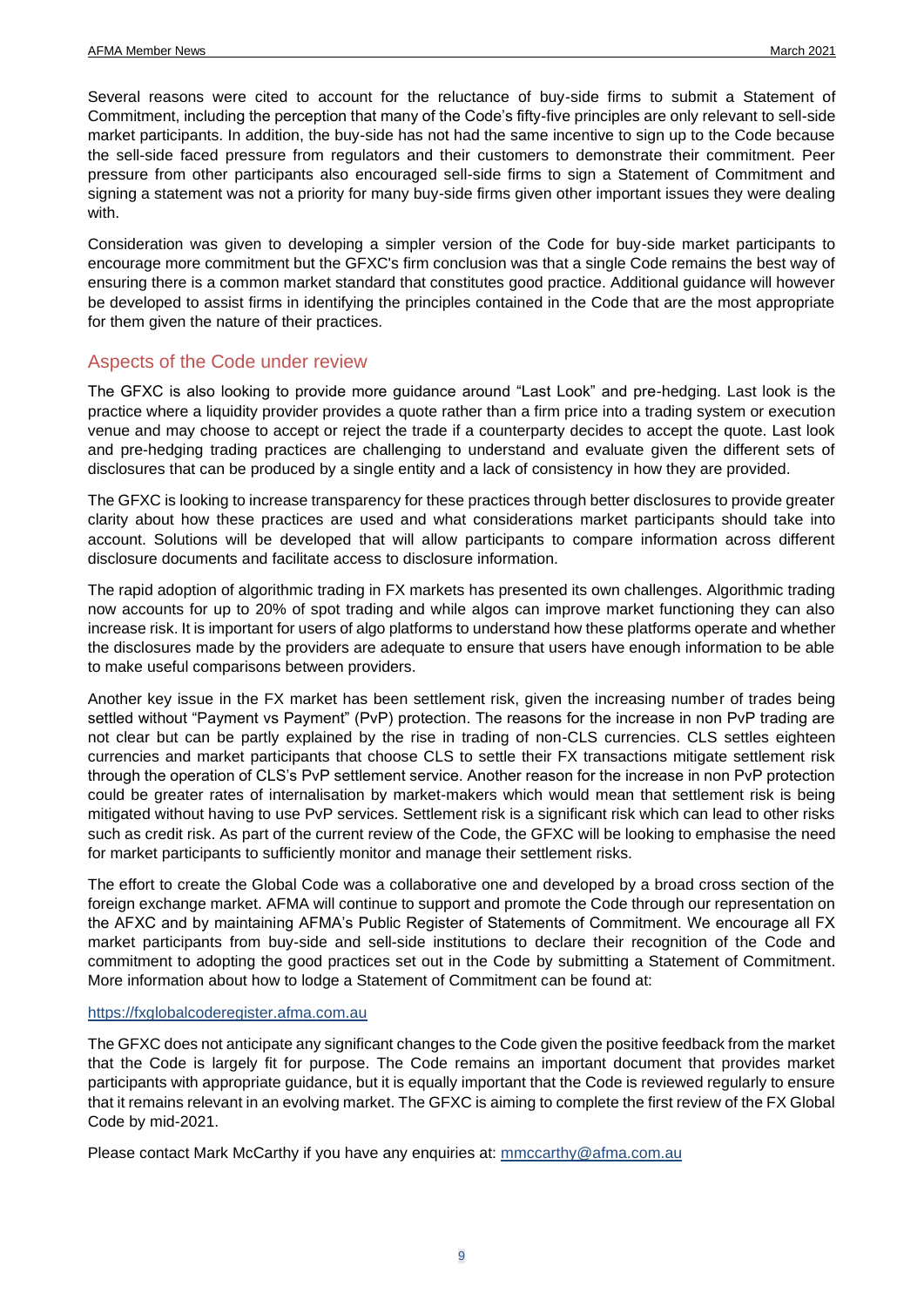### <span id="page-9-0"></span>Modernising Business Registers (MBR) Program – Director Identification Number Requirement

*Natalie Thompson*

In the 2018-19 Budget, the Australian Government announced plans to modernise the Australian Business Register (ABR) and the ASIC business registers by unifying them onto a single platform administered by the Commonwealth Registrar (Registrar) under legislation and as a separate statutory function of the ATO. The package of legislation assented to on June 22 2020 sets up a new consolidated Commonwealth Business Registry regime and a new director identification number (Director ID) requirement through the establishment of the *[Commonwealth Registers Act](https://www.legislation.gov.au/Details/C2020A00065)* and various amendments to existing laws.

The introduction of a Director ID aims to prevent the appointment of fictitious directors and facilitate traceability of their profile and relationships with companies over time. The Director ID requirement<sup>2</sup> will require all company directors to register (with proof of identity) to get a unique, permanent identifier. The Registrar will have the power to exempt a person or class of persons from the requirement to obtain a Director ID.

Under the regime, persons seeking to be appointed directors must apply for a Director ID prior to their appointment. An individual may not apply for multiple Director IDs or misrepresent a Director ID to a government or registered body, with the consequence for failure to comply with these obligations a maximum penalty of 12 months imprisonment (or 100 penalty units, equivalent to \$21,000).

Failure to hold a Director ID gives rise to a strict liability offence and maximum penalty of up to \$12,600 under the *Corporations Act*. An eligible officer will bear the evidential burden of establishing that they have made an application for a Director ID which has not been processed, or that they have been appointed without their knowledge.

The obligation for existing directors to obtain a Director ID will come into force once the Minister species the transitional application period. Officers newly appointed within the first 12 months of the regime will have a further 28 days to make an application.

#### Data Standard and Disclosure Framework Consultation

Treasury is [consulting](https://treasury.gov.au/c2021-157170) on a new data standard and disclosure framework which support the commencement of the Director ID regime, with a further consultation on draft legislative instruments relating to transitional application periods for directors to apply for a Director ID expected in coming weeks.

The standard prescribes the information required to apply for a Director ID under the *Corporations Act*, including how the information is to be provided, used, and stored.

From the content of the standard and explanatory statement it appears that key issues were not considered in the design of the regime that require clarification for AFMA members. Key concerns centre around the application of the regime to foreign financial services firms operating in Australia through a branch without a locally incorporated subsidiary. Under the regime, directors of registered foreign companies are expected to apply for a Director ID while being subject to their own regulatory regimes. We note that the administrative burden placed on these directors is disproportionate given that these individuals are unlikely to be the expected target of the regime with respect to fraud deterrence and eradication of illegal phoenixing activity.

The Data Standard does not sufficiently explain the approach that foreign directors are expected to take with respect to making applications with foreign identity documents, nor does it provide a process for approving local agents to make applications on behalf of directors.

AFMA is making a submission based on feedback from members prior to the 1 April due date.

<sup>2</sup> Introduced in Schedule 2 of the *[Treasury Laws Amendment \(Registries Modernisation and Other Measures\) Act 2020](https://www.legislation.gov.au/Details/C2020A00069)*.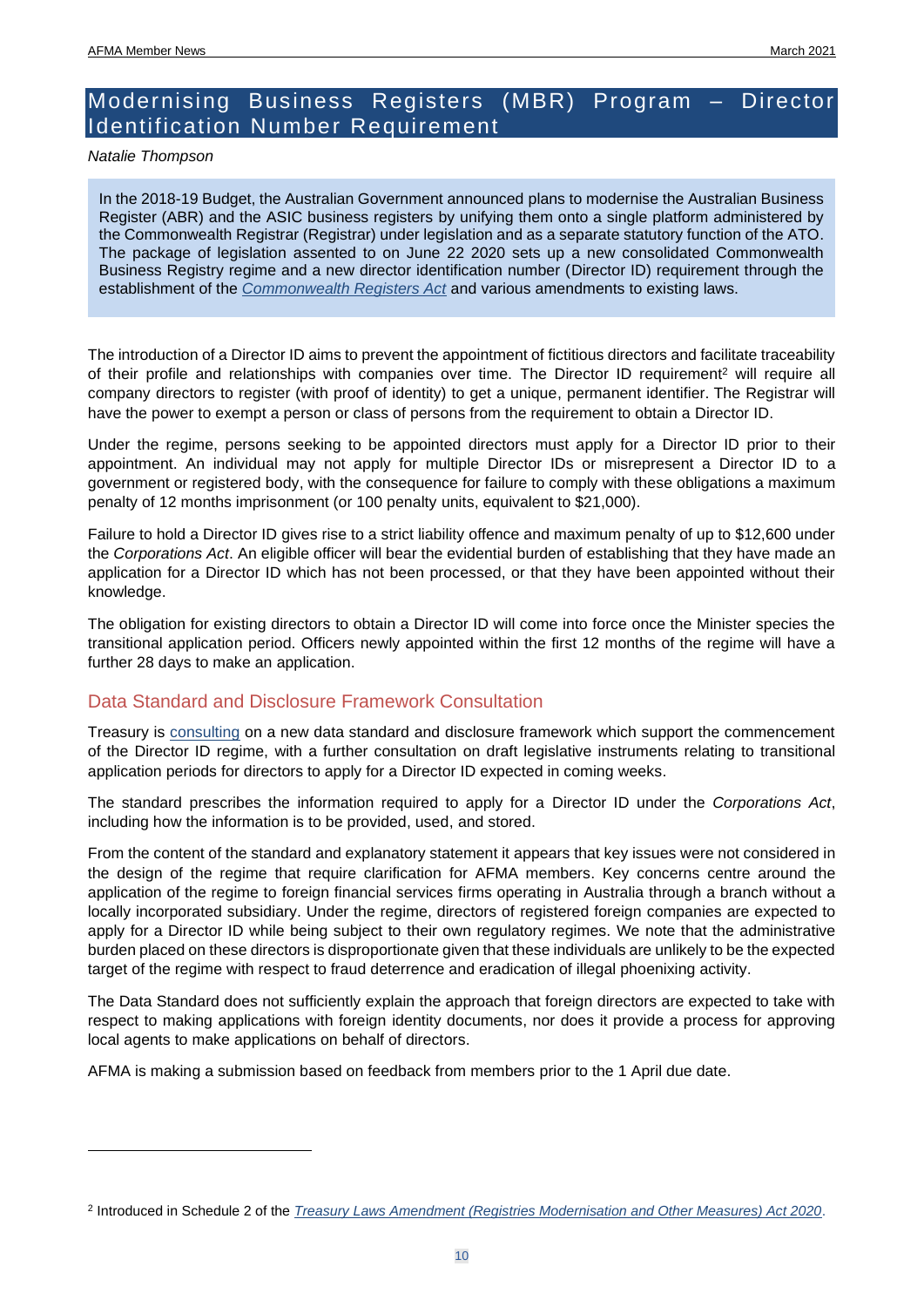## <span id="page-10-0"></span>UPCOMING SUBMISSIONS

| <b>Consultation</b>                                                                                                                  | <b>Description</b>                                                                                                                                                                                                                                                                                                                                                                                                                                                                                                                | <b>Contact</b>                | <b>Deadline</b> |
|--------------------------------------------------------------------------------------------------------------------------------------|-----------------------------------------------------------------------------------------------------------------------------------------------------------------------------------------------------------------------------------------------------------------------------------------------------------------------------------------------------------------------------------------------------------------------------------------------------------------------------------------------------------------------------------|-------------------------------|-----------------|
| <b>APRA</b><br><b>Consultation on</b><br><b>Revisions to ADI</b><br><b>Capital Framework</b>                                         | APRA is proposing to revise the ADI Capital Framework through<br>changes to:<br>Prudential Standard APS 110 Capital Adequacy;<br>$\bullet$<br>Standard APS 112<br>Prudential<br>Capital<br>Adequacy:<br>$\bullet$<br>Standardised Approach to Credit Risk; and<br>Prudential Standard APS 113 Capital Adequacy: Internal<br>Ratings-based Approach to Credit Risk.<br>AFMA is making a submission and will seek concessions on the<br>credit conversion factor (CCF) applicable to retail margin lending<br>activities.           | <b>Murray</b><br><b>Regan</b> | 1 April         |
| <b>Treasury</b><br><b>Consultation on</b><br><b>Draft Director</b><br><b>Identification</b><br><b>Number Data</b><br><b>Standard</b> | Treasury is consulting on a Draft Director Identification Number<br>Data Standard in relation to the introduction of a Director<br>Identification Number regime that aims to prevent the<br>appointment of fictitious directors and facilitate traceability of their<br>profile and relationships with companies over time. AFMA is<br>making a submission to outline issues for directors of registered<br>foreign companies that were not considered in the design of the<br>regime that require clarification or modification. | David<br>Love                 | 1 April         |

### <span id="page-10-1"></span>RECENT SUBMISSIONS

#### ASIC Review of Derivative Transaction Rules (Reporting) 2013

#### • **Contact**: [David Love](mailto:dlove@afma.com.au)

ASIC is conducting a review of the ASIC Derivative Transaction Rules (Reporting) 2013 through a two-stage consultation in 2021. The first round of consultation through  $CP$  334 set out initial proposals to harmonise the rules to international standards and remove outdated provisions to ensure the rules are fit for purpose.

#### ASIC Margin Lending and Instalment Warrants Relief

#### • **Contact**: [David Love](mailto:dlove@afma.com.au)

AFMA sent a submission on 5 March to seek an extension to the relief provided in the ASIC Class Order *Margin lending relief for ASX-traded instalment warrants* (CO 10/1034) due to sunset on 1 April. The purpose of CO 10/1034 is to exempt certain types of instalment warrants from the additional obligations imposed on margin lenders under Part 7.8 of the *Corporations Act 2001* (Cth) (Corporations Act). The relief was extended by the release of *ASIC Corporations (Margin Lending Relief for Exchange-Traded Instalment Warrants) Instrument* [2021/194](https://www.legislation.gov.au/current/F2021L00349) on 24 March. The Instrument applies the relief to certain instalment warrants that are admitted to quotation on a licensed market operated by an Australian domestic market licensee.

#### ASIC - AFMA comments on REP 668

#### • **Contact**: [David Love](mailto:dlove@afma.com.au)

AFMA sent a letter to ASIC on March 17 outlining member observations on particular aspects of Report 668 which outlines ASIC expectations around best practices for allocations in debt capital markets. Main observations related to matters concerning the role of compliance, joint lead manager (JLM) orders and inflated bids.

ASX Netting and Settlement Flows

#### • **Contact**: [Dam](mailto:dlove@afma.com.au)ian Jeffree

AFMA responded to the ASX consultation paper on proposed changes to the CHESS replacement project functionality. AFMA raised concerns that the reduced functionality increased risks and costs for clearing brokers. Our submission noted that the industry was interested to understand alternatives to the proposed approach and suggested that an external risk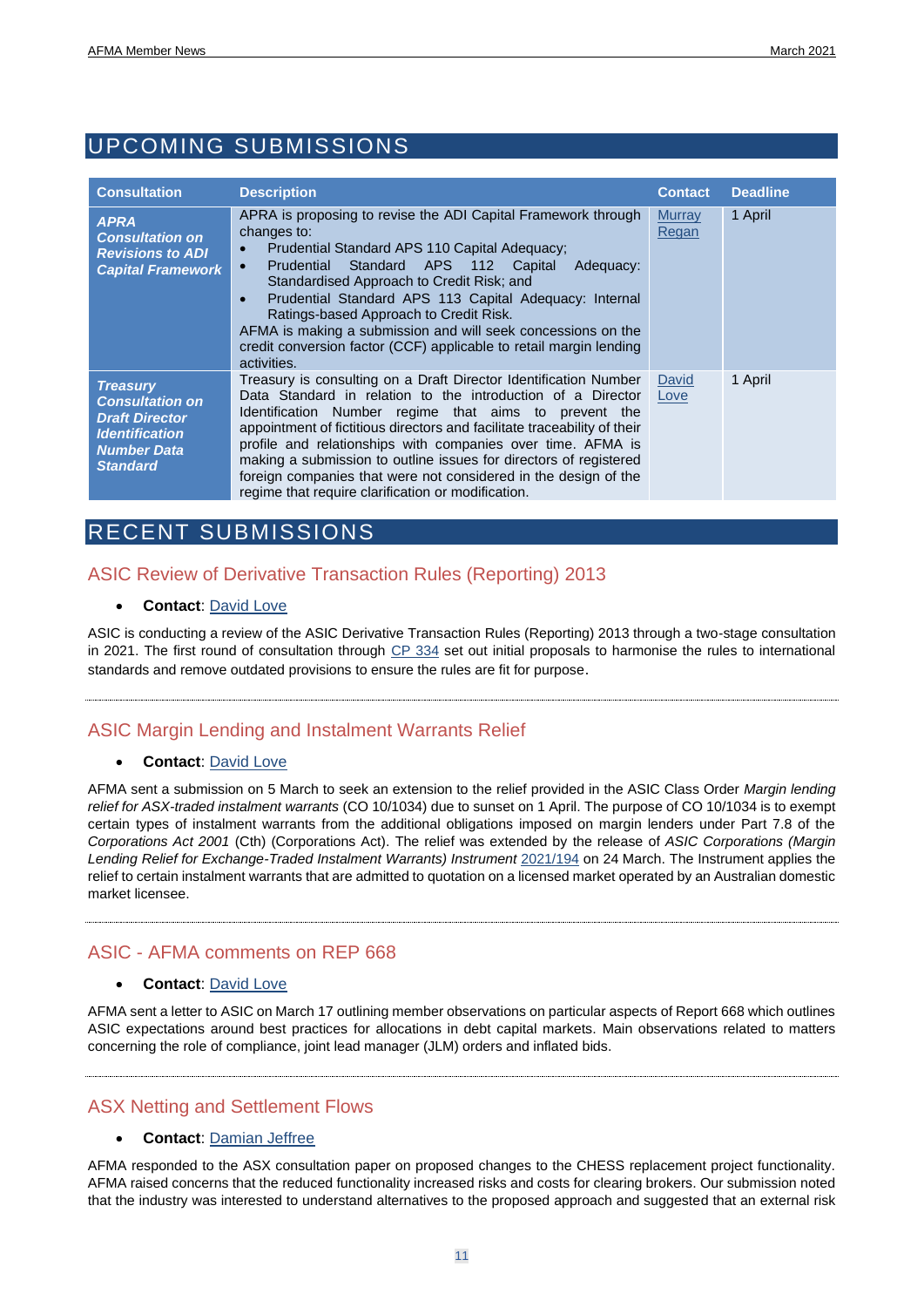analysis of the impact of the proposed changes on both the exchange and broker systems should be undertaken before consideration could be given to proceeding with the proposed changes.

### RBA Consultation on Draft Repo Eligibility Criteria

#### • **Contact**: [David Love](mailto:dlove@afma.com.au)

AFMA sent a submission to the RBA on 12 March in response to a [consultation](https://www.rba.gov.au/mkt-operations/resources/tech-notes/eligible-securities.html) on the plan to publish new eligibility criteria in the first half of 2021 which will require fallbacks for new BBSW-linked securities issued on or after 1 July 2022. AFMA made a submission after reviewing the draft criteria proposed for fallback provisions, noting that member feedback indicated general support for the Bank's planned course.

AUSTRAC Phase 1.5 Rules

#### **Contact:** [Rob Colquhoun](mailto:rcolquhoun@afma.com.au)

AFMA made a detailed submission on the proposed Rules to support the "Phase 1.5" amendments to the AML/CTF Act. The proposed Rules relevant to the AFMA membership cover changes to correspondent banking, reliance (both within a corporate group and also with unrelated reporting entities) and more efficient sharing of information to disrupt financial crime. Broadly the proposed amendments have support from AFMA members.

Our submission focussed on areas to align the proposed Australian requirements with other jurisdictions to mitigate regulatory fragmentation, ensuring sufficient lead times to allow for members to update systems and processes and reducing proscription around certain matters, instead allowing reporting entities to adopt a riskbased approach.

The Phase 1.5 amendments commence on 3 June 2021 and it will be important for the final Rules to be in place well before then. AFMA will continue to work with AUSTRAC as the proposed Rules are refined.

#### <span id="page-11-0"></span>COMMITTEES

Members that do not have representatives on a particular committee may suggest items for inclusion on meeting agendas by contacting the [AFMA Secretariat.](mailto:secretariat@afma.com.au)

Note - Committees generally convened via virtual conferencing.

#### Market Committees

- The **Swaps Committee** met on Friday 5 February where the members discussed appropriate benchmark rates in cross currency swaps post LIBOR. Given cross currency swaps can no longer be priced with the Bills/LIBOR basis and with the US near risk free rate of SOFR replacing USD LIBOR, swaps traders will need to consider a basis market with a forward-looking benchmark rate (BBSW) against a backward-looking benchmark rate (SOFR). Conceptually, pricing an AONIA/SOFR may not be difficult, but operationally, market participants' systems may need to be modified to implement trading in the new swaps and this could take some time. The committee queried when the ASX was looking to introduce half tick increments for the front two bank bill futures contracts. The ASX is considering the implementation of the half tick now that cash settlement of bank bill futures has been implemented but timing remains uncertain.
- The **Inflation Products Committee** met on Tuesday 9 February where the AOFM gave an update on Treasury Indexed Bond issuance. The AOFM has issued \$1.35 billion and total issuance of \$2-2.5 billion continues to be the expectation for FY 2021. The committee had previously noted that Markitwire does not support booking ZCS with less than a year to maturity which often requires traders having to book trades manually into their systems. Members are reviewing methods to input such swaps. Members noted that market conditions remain poor but there has been an uptick in interest given a slight increase in global inflation expectations.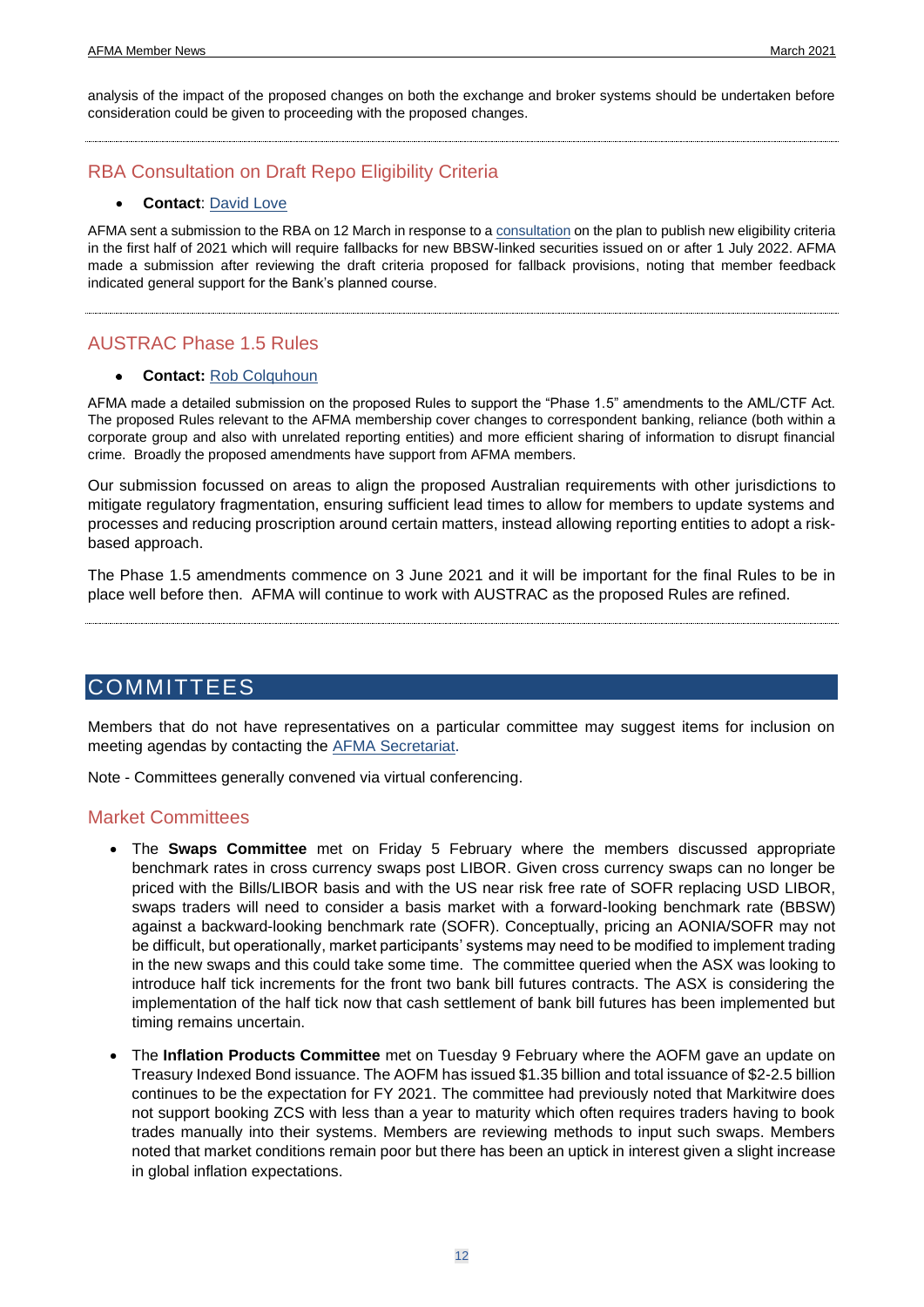- The **Repo Committee** met on Wednesday 10 February and discussed the apparent reluctance of some market participants to accept semis as GC repo, notwithstanding the active and liquid market in the underlying stock. Potential causes included concentration limits, HQLA treatment and semis credit ratings, and served to introduce settlement frictions. The committee re-convened on 9 March as settlement frictions had become more pronounced, mainly the result of the magnitude of the RBA bond purchase program and its specificity to stock lines widely sought by the marketplace. RBA clarified the procedure by which market participants could borrow stock lines, AFMA clarifying that under the repo conventions, market participants were entitled to claim use of funds at the going market rate. Settlement frictions are now reported to have eased.
- The **Debt Capital Markets Committee** met on Friday 12 February. Representatives from Bloomberg contacted AFMA to advise they were considering establishing a central repository for DCM documents. Bloomberg was invited to present ideas and advised members that they have held discussions with several buy-side market participants and consulted with some sell-side market participants who are members of the DCM committee. The initiative is being implemented through the global data team and is similar to other Bloomberg repository initiatives in other offshore centres. Representatives of the IBOR Transformation Working Group (ITWG) attended as guests, noting current priorities around developing fallback language for FRNs and BBSY. Members noted that the RBA has proposed that a fallback "waterfall" be included in documentation that recommends adopting the relevant near-risk free rate (plus spreads for credit, term, and liquidity) in the event the prevailing benchmark fails. The latest draft of the DCM guidelines will be sent to the DCM Legal Committee to review in light of ASIC's REP 668 and, when approved, should be released in the near future.
- The **NTI Committee** met on Monday 15 February and discussed the increments in the Bank Bill contract, currently 1 tick (0.01%) and prospects for greater granularity given the prevailing low interest rate environment. There was consensus supporting this, it being suggested that 0.005% increments may be warranted. The committee also discussed the potential to reduce the minimum NBBO price quotation to 0.005 in alignment with any change to the Bank Bill Futures. ATVs were asked to review changes required to support pricing to 3 decimal places on screen.
- The **Debt Securities Committee** met on Tuesday 16 February where the ASX provided a trading update on the new 5yr Bond Futures contract. The contract was launched on 30 November 2020 and is starting to gain traction after a quiet period over Christmas. The AOFM advised that it is comfortably ahead of pro-rata on its 20-21 funding program with more than 70 per cent of planned term issuance completed. As per the market update released in mid-January, issuance via tender will be at a rate of \$2-3 billion in most weeks while a new Treasury Bond line maturing in November 2032 will be launched by syndication sometime before financial year end. Members of the committee were unaware of issues in the Repo market regarding the acceptance of semi-government securities in GC repo transactions, committing to raise the issue internally at their organisations and provide feedback at the next meeting. Members agreed that the new practice adopted by the state borrowing authorities to provide more frequent information about the outstanding balances of existing bonds had been beneficial to the market. However, institutional investors are still troubled by reverse enquiry of large transactions and whether these transactions should be included in the index.
- The **Cash Committee** met on Wednesday 17 February, with discussion focussed on the current highly elevated level of Exchange Settlement Account balances, the impact of this on bilateral dealings underpinning the benchmark cash rate, and on RBA's use of expert judgement when setting the rate. Market quality remains good.
- The **Electricity Committee** met on Tuesday 23 February and discussed a range of issues, with a particular focus on upcoming regulatory changes in the National Electricity Market by the ESB and NSW government that will have implications for contract markets, OTC transparency developments, the availability of 5-minute caps on the ASX and the launch of FEX Global in March 2021.
- The **Environmental Products Committee** met on Tuesday 2 March, with members discussing concerns around fragmented communication by scheme administrators and proposed amendments to the market documentation. Convention and Spot Contract amendments were circulated for final approval.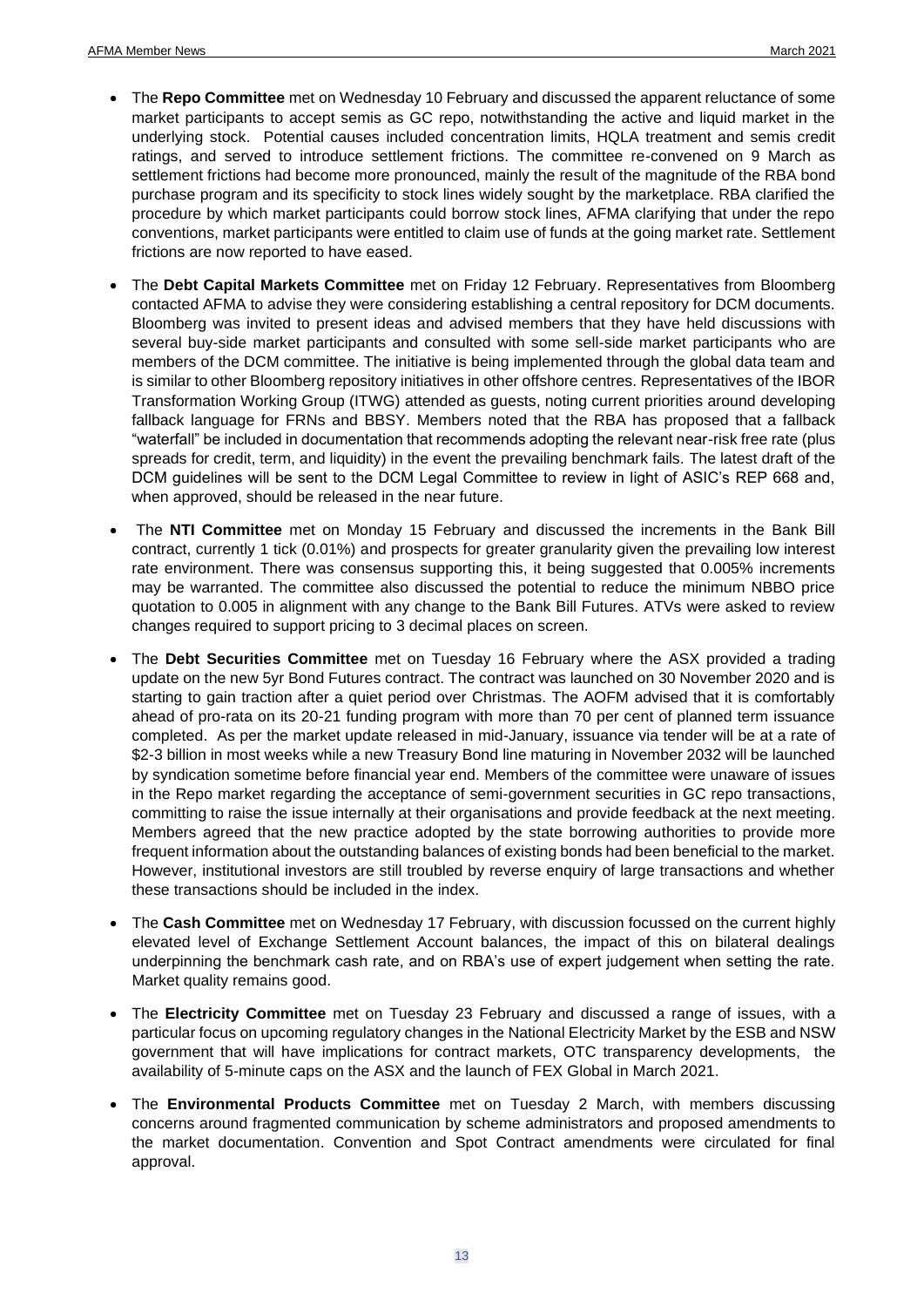• The **Interest Rate Options Committee** met on Wednesday 3 March, members noting recent volatility in yields and the impact this has had on market quotation / transparency and on liquidity across swaption and cap/floor product.

#### Governance Committees

- The **Professionalism Committee** met on Wednesday 10 February. Key areas of discussion were developments in state government bond market transparency, plans for a post-COVID-19 review, the finalisation of AFMA's consequence management standard, a review of AFMA's code of conduct and the need for harmonisation of international industry standards to avoid further fragmentation.
- The **Market Governance Committee** met on 19 February, discussing current challenges facing financial markets. AFMA will consider undertaking a review of the effectiveness of the financial markets during the pandemic and make observations on measures that may improve their future operation.
- The **Operations Committee** met on Thursday 4 March where members received an update from ASX on aspects of Market Repo settlement and messaging. Key discussion topics covered were the Payments System Review, the ASX consultation on changes to Netting and Settlement Workflow, APRA-announced CPS 234 compliance audits, PDDO, AFMA's correspondence with ASIC on the 2020 ASX outage and ASX Guidance Note 10.

#### Business Line Committees

- The **Retail Committee** met on Monday 22 February where members discussed APRA Margin lending changes, ASX Trust monies consultation and ASX E-Statements. Members also discussed investor education implications based on the social media led ramping for GameStop. Members discussed the FASEA wind-up and related policy concerns, ASX consultation on changes to Netting and Settlement Workflow and their views were sought by AFMA on PDDO guidance.
- The **Equities Steering Committee** met on Thursday 11 March, where nominations were invited for a new Committee Chair. Members discussed ASIC activities around buy-backs and noted that clearer guidance from ASIC on what constitutes "on-market" would be beneficial. Other matters discussed included equity swaps/give ups, the ASIFMA IOI Charter, CHESS replacement and the 2020 ASX Outage.
- The **Futures Steering Committee** met on Tuesday 16 March and discussed matters including:
	- The recent 250% increase in ASIC cost recovery charges for futures exchange participants.
	- Overnight margin processes.
	- Developments in the 5-year bond contract.
	- MCM functionality, EFP functionality, and other matters.

#### Policy Committees

- The **Information Security Committee** met on Wednesday 3 February where members discussed APRA-announced tripartite audits for assessing firms' compliance to CPS 234. Members also discussed AFMA's submission to Senate select committee on Fintech and Regtech, the CORIE Framework, FS-ISAC engagement and the ASIC/RBNZ cyber breaches.
- The **Documentation Committee** met on Monday 8 February. Key topics covered were updates to the ISDA legal opinions on the OTC guide, plans for ISDA fallback definitions and the need to update the FX Master Agreement.
- The **COO Forum** met on Thursday 11 February, discussing a range of items on AFMA's policy agenda including executive accountability (APRA CPS 511 and the Financial Accountability Regime), Foreign Financial Service Provider licensing, financial system development, IBOR transition and OTC derivative reporting.
- The **Equities Compliance Committee** met on Monday 15 February, with members discussing an ASX consultation on amendments to the ASX Clear Operating Rules and Procedures and Guidance Note 12 (Trust and Client Segregated Accounts) and ASIC communications with industry around the ASX outage in November 2020.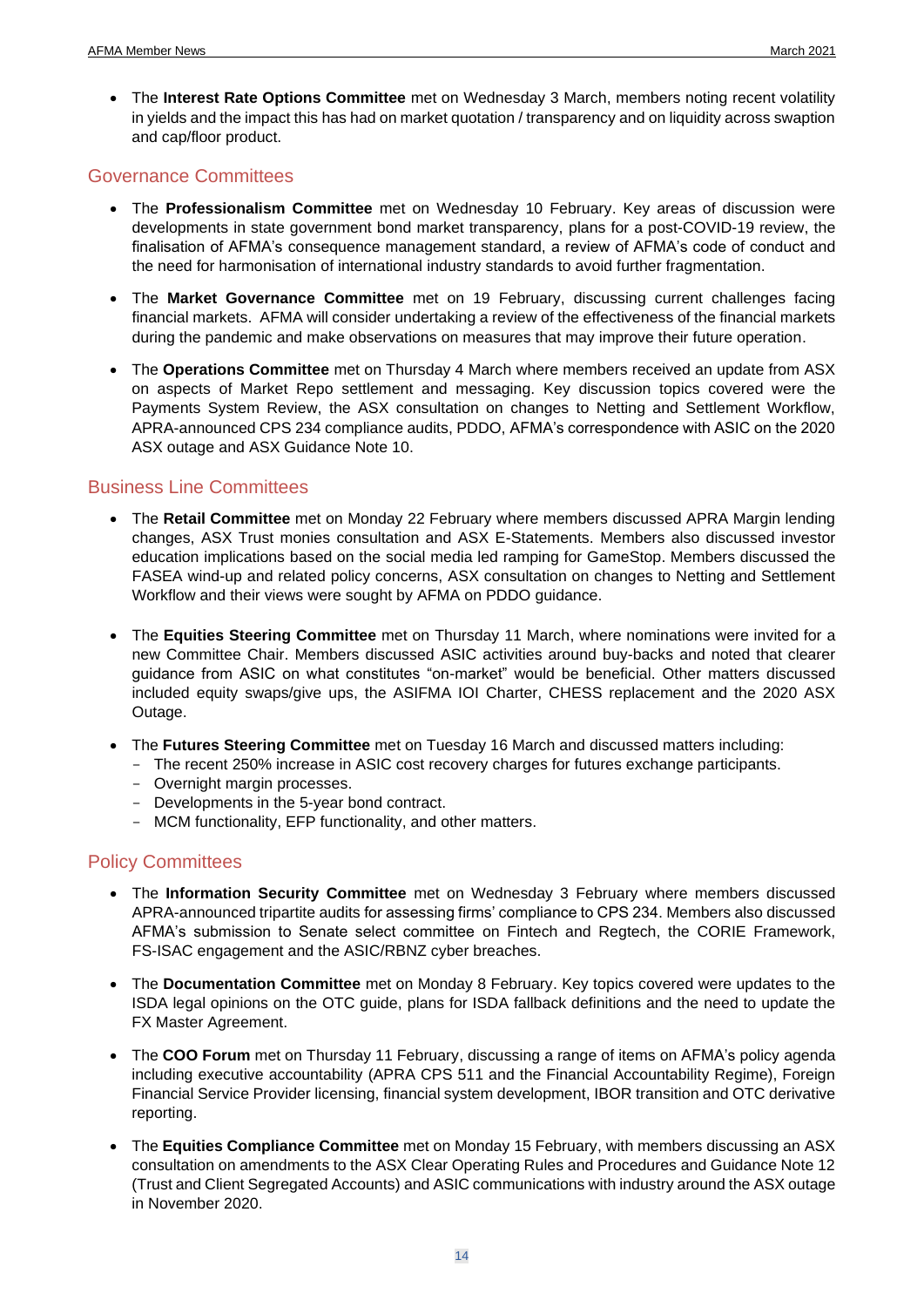- The **Regulatory Reporting Committee** met on Tuesday 16 February, noting AFMA's response and recommendations to APRA's consultation on ARS 220 Credit Exposures and Provisions.
- The **Tax Committee** met on Thursday 18 February. Members discussed a range of taxation related matters including justified trust reviews, ATO engagement on COVID-19 guidance, bail-in issues and LIBOR transformation, and updates related to OBU and the Senate Committee Inquiry into Fintech/Regtech.
- The **Markets IT Committee** met on Friday 26 February where AFMA noted its engagement with ASIC over the ASX outage in 2020. Members also discussed the ASX consultation on changes to Netting and Settlement Workflow and its implications, APRA audits for CPS 234 compliance and noted upcoming APRA consultation on a new Data Management Standard based on CPG 235.
- The **Anti-Monday Laundering (AML) Committee** met on Monday 1 March discussing the AUSTRAC consultation on the draft Phase 1.5 Rules and commencement of related reforms, timing of a Phase 2 consultation paper and a range of industry issues.
- The **FICC Markets Compliance Committee** met on Tuesday 2 March to discuss DCM allocations and the AFMA DCM Guidelines, the ASIC consultation on OTC Derivative Rules, IBOR transition.
- The **Equity COO Committee** met on Wednesday 3 March and welcomed Barrenjoey as a member. Items discussed included the ASIFMA IOI Charter, product design and distribution obligations, CHESS replacement, ASIC expectations stemming from the ASX outage and ASX Guidance Note 10.
- The **ECM Legal Committee** met on Thursday 4 March. Key topics covered were the potential for a scheme similar to 10b-5-1 plans to be introduced (as discussed in the Senate Select Committee Issues Paper on FinTech and RegTech, implementation of Product Design and Distribution Obligations and potential amendments to ECM terms and JLM interest joint activity wording.
- The **Futures Compliance Committee** met on Monday 8 March, with members discussing the need for clarification from ASX on best practices for Exchange for Physical (EFP) transaction reporting and some improvements to trade portal functions. A letter will be sent to ASX in due course.
- The **DCM Legal Committee** met on Tuesday 9 March. Members discussed the letter to ASIC in response to REP 668, a revised draft of the DCM Guidelines, JLM joint activity email wording and Bloomberg progress on a deal document repository.
- The **Energy Regulatory Committee** met on Wednesday 10 March, with discussion focused on a recent meeting with the Energy Security Board and plans for further engagement as the Post 2025 project progresses, as well as engagement with the NSW government on the Electricity Infrastructure Roadmap to clarify details of key aspects that may have implications for contract markets.
- The **ESG Risk Forum** met for its inaugural meeting on Thursday 18 March where members discussed potential risk areas that need to be understood and addressed under sustainable finance. AFMA noted its Board's focus on ensuring legal and litigation risks emanating from insufficiently defined ESG factors and members echoed related concerns. Other concerns discussed included Taxonomy development, ESG Ratings, scenario assessments and accounting standards.
- The **Heads of Compliance Committee** met on Wednesday 24 March. The Committee welcomed Mersina Mouhtaris as the new Committee Chair and discussed ASIC's new Immunity Policy and engagement with ASIC about the ASX Outage. Key items on the agenda were upcoming deadlines for FFSL compliance and the introduction of the Director ID regime, for which further engagement with ASIC is needed.
- The **Data Management Committee** (previously Data Governance) met on Monday 29 March where AFMA partner member Refinitiv provided Australian anecdotes from their survey into the role of the data Scientist and use of AI and ML in financial services industry. AFMA also noted its collaboration with the Enterprise Data Management Council (EDM Council) to conduct a benchmarking exercise for the industry to assess the landscape of data management capabilities within financial institutions. Members also discussed the upcoming industry-co-design process for the rules around critical infrastructure reforms and the expansion of the CDR.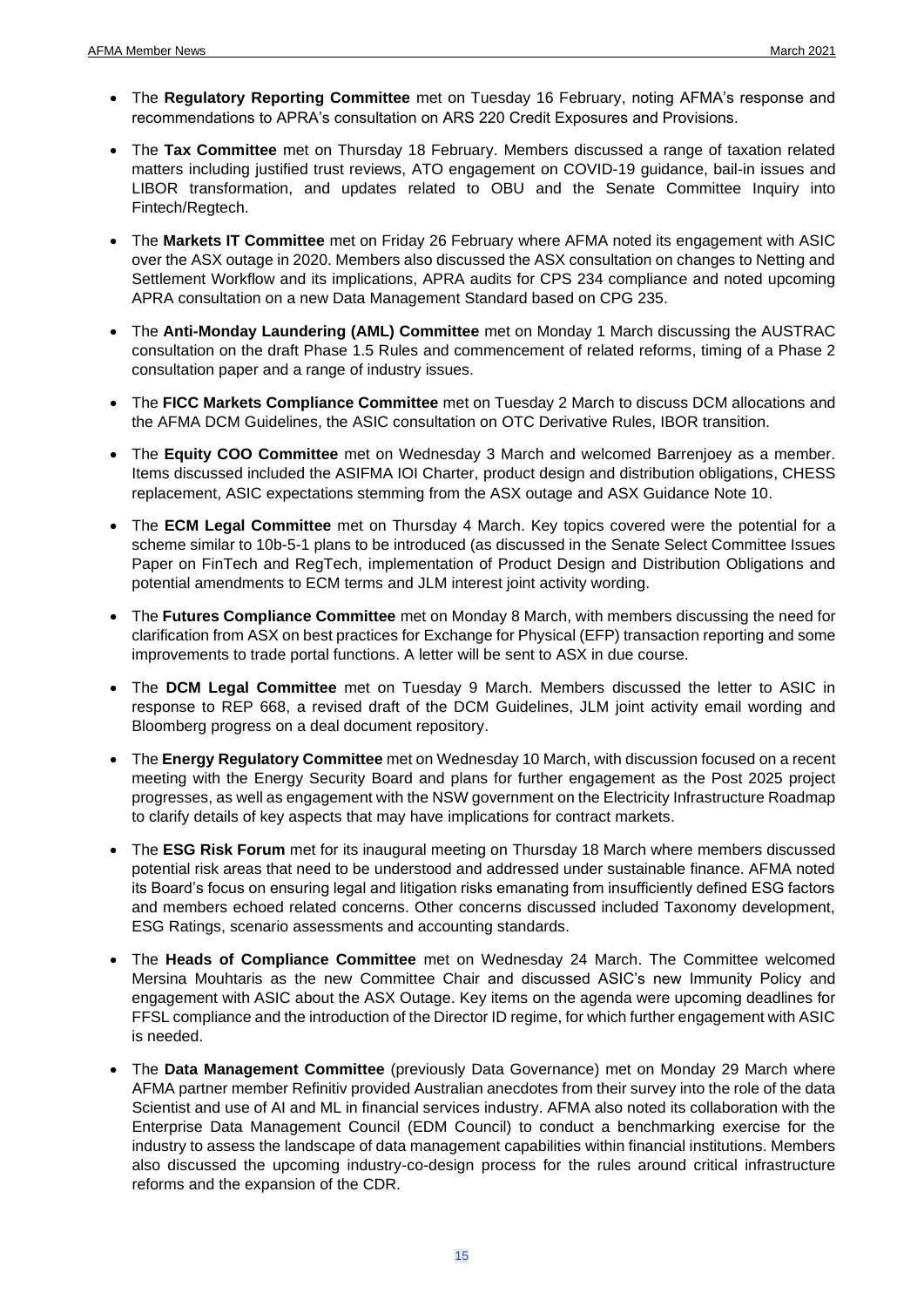## <span id="page-15-0"></span>Markets Update

### <span id="page-15-1"></span>DOCUMENTATION

#### Market Conventions

Any questions regarding convention amendments generally should be directed to [Murray Regan,](mailto:mregan@afma.com.au) Director Markets and Rates or [Mark McCarthy,](mailto:mmcarthy@afma.com.au) Director Markets.

#### *Amendments to Environmental Product Conventions*

Following consultation with members, the Environmental Products conventions will be amended effective 31 March 2021 to indicate the typical market practice of physical settlement for forward contracts, with cash settlement being used as a fallback. Further changes include amendments to the definition of spot contract, to clarify that spot transactions are intended to be settled within a few business days of a trade being negotiated, and updates to the descriptions of the various Environmental Commodities.

Any questions should be provided to [Natalie Thompson.](mailto:nthompson@afma.com.au?subject=Environmental%20Products%20Conventions)

### Environmental Products Spot Contract

Changes to the Environmental Products Spot Contract have been finalised, with an amended contract now available on the AFMA [website.](https://afma.com.au/standards/environmental_products_information)

- The amendments introduce a Seller Delivery Default provision at clause 6 which will cover situations where a seller fails to transfer the agreed quantity of environmental products on the transfer date (unless the transfer is affected by a settlement disruption event).
- While the contract leaves it open to parties to agree on the replacement cost per each undelivered unit, the standard wording provides for the Buyer to determine the market value of the commodity on the transfer date. This is because in the event that a Seller fails to deliver the agreed quantity to the Buyer, the Buyer will need to acquire units from other parties to cover any shortfall.
- Instances of buyer payment default remain covered by the Interest provision at clause 5, with the buyer required to pay a default interest rate on any late payment.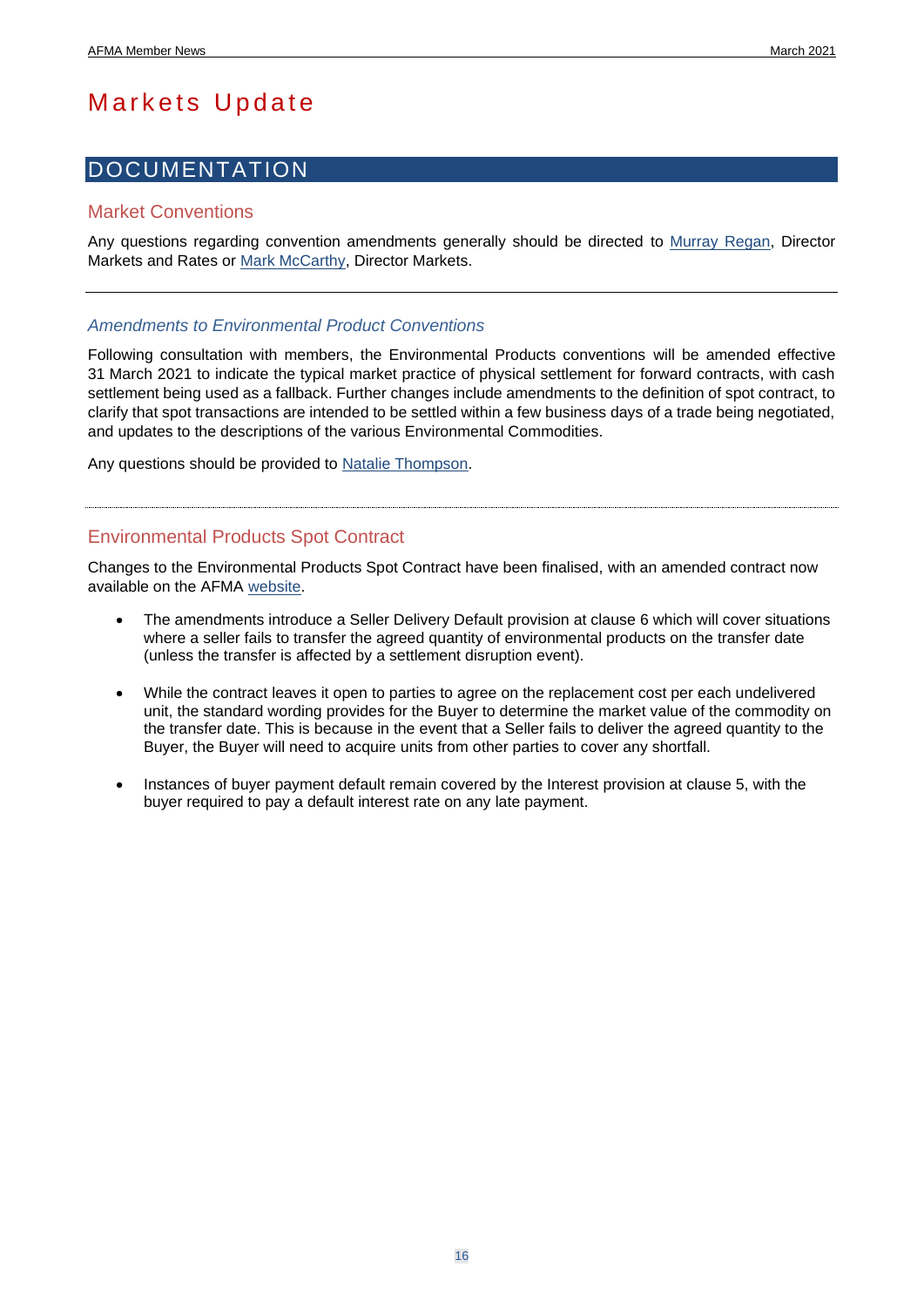## <span id="page-16-0"></span>International Updates

### <span id="page-16-1"></span>IOSCO – AFMA Submission to consultation on International Equity Market Data Costs

AFMA made a submission on 26 February on IOSCO's consultation report ['Market Data in the Secondary](https://www.iosco.org/library/pubdocs/pdf/IOSCOPD667.pdf)  [Equity Markets',](https://www.iosco.org/library/pubdocs/pdf/IOSCOPD667.pdf) which outlined the concerns raised by industry participants and welcomed industry views on both the issues and possible regulatory responses to them.

AFMA's submission endorsed the principles set out in the joint response to the consultation by the International Council of Securities Associations (ICSA) and the Global Financial Markets Association (GFMA). The ICSA/GFMA submission provides information and analysis that illustrate both the causes of high market data costs and the market efficiency consequences.

In summary, AFMA agreed with and recommended the following propositions:

1. The price of market data and connectivity should be based on the efficient cost of producing and distributing the data with a reasonable mark-up and measured against a recognised cost benchmark.

2. Trading venues should standardise key market data contract definitions, terms, and interpretations.

3. Market data licensing contracts should be simplified to ease the burden of administration burden on brokerdealers and avoid unnecessary audits.

AFMA's submission was consistent with member feedback which was also aligned with the ICSA/GFMA comments. Members can contact AFMA for more information on this issue.

### <span id="page-16-2"></span>IOSCO – Urgent Need for Globally Consistent, Comparable, and Reliable Sustainability Disclosure Standards

IOSCO published a [media release](https://www.iosco.org/news/pdf/IOSCONEWS594.pdf) drawing urgent attention to globally consistent, comparable, and reliable sustainability disclosure standards since financial markets rely on full, accurate, and timely disclosure of financial results and other information that is material to investment decisions. IOSCO's Sustainable Finance Task Force (STF) has made progress in its work on securities issuers' sustainability disclosures, asset managers' disclosures and investor protection, and the role of ESG data and ratings providers. This is in response to proliferation of related frameworks and lack of harmonisation between approaches to disclosures.

To assist in these objectives, IOSCO is working with the IFRS Foundation Trustees and other stakeholders to increase focus on:

- **1. Establishing an SSB with a Strong Governance Foundation** to deliver an effective system architecture for setting sustainability disclosure standards which is compatible with existing accounting reporting standards and promotes good governance of sustainability-related disclosures among preparers. This architecture could form the basis for the development of an audit and assurance framework.
- **2. Building on Existing Efforts** of sustainability-related reporting frameworks. IOSCO supports a "climate first" approach in the near term.
- **3. Encouraging a "Building Blocks" Approach** to establishing a global sustainability reporting system. This would provide a consistent and comparable baseline of sustainability-related information that is material to enterprise value creation, while also providing flexibility for coordination on reporting requirements that capture wider sustainability impacts.

IOSCO believes that these initiatives will collectively help deliver high-quality international disclosure standards that provide the content that capital markets need, within a transparent standard-setting architecture and a robust and inclusive governance structure.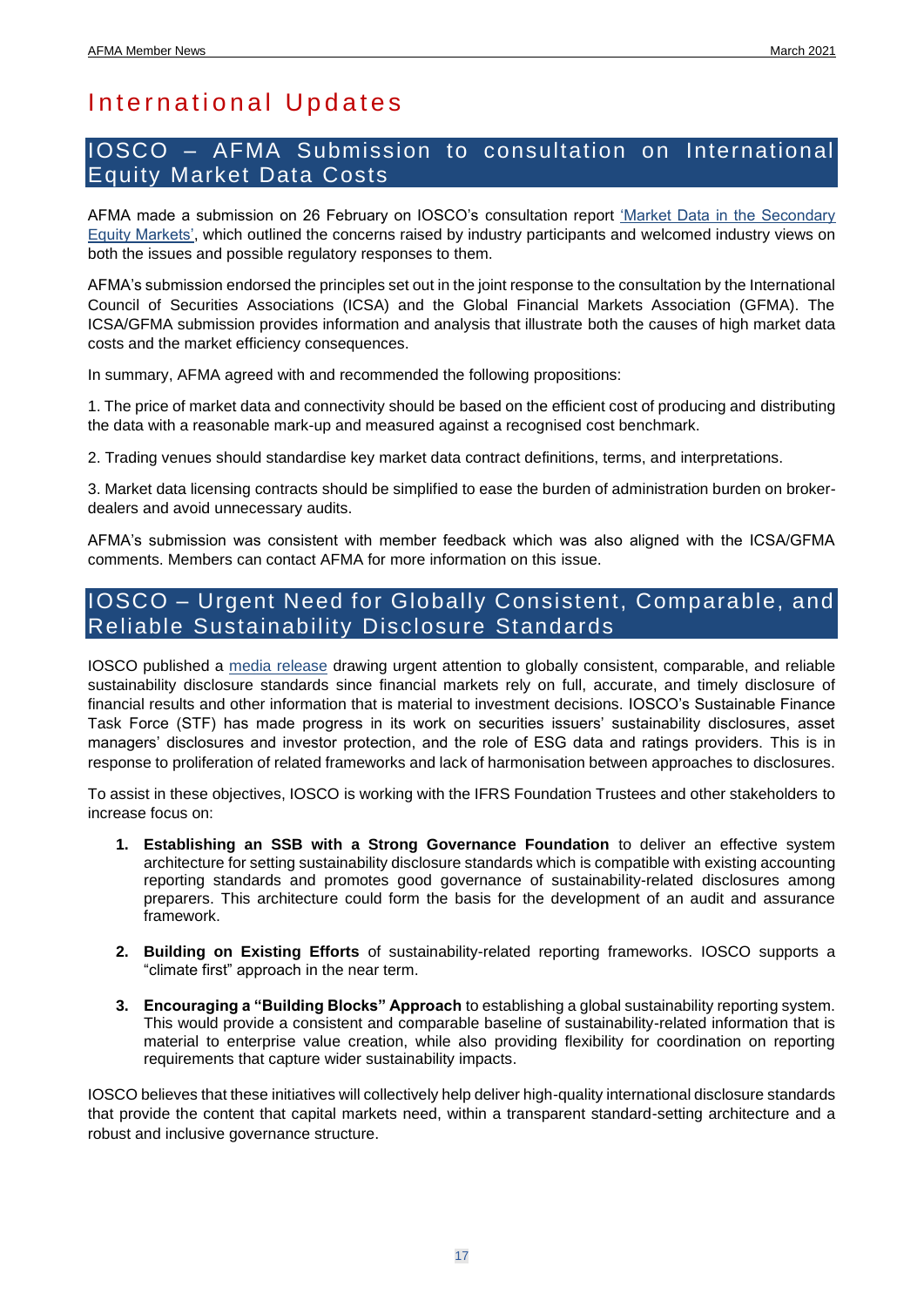### <span id="page-17-0"></span>IOSCO – Review of Recommendations for Liquidity Risk Management for Collective Investment Schemes

IOSCO has commenced a [review](https://www.iosco.org/news/pdf/IOSCONEWS597.pdf) of the implementation of liquidity risk management recommendations from issued in 2018 as well as a joint analysis of market participants' responses to COVID-19 induced market stresses.

To conduct their review IOSCO has released a [survey](https://www.iosco.org/library/pubdocs/zip/IOSCO%20LRM%20Review%20-%20Market%20Participants%20Survey.zip) for market participants designed to collect information from responsible entities both on their adoption and practical implementation of the Recommendations as well as specific targeted information on their liquidity risk management practices and experiences during the March 2020 market turmoil. Responses are due on 16 April.

### <span id="page-17-1"></span>IOSCO - Statement on Going Concern Assessments and Disclosures During COVID-19 Pandemic

IOSCO has released a [statement](https://www.iosco.org/news/pdf/IOSCONEWS598.pdf) outlining key takeaways from recent International Accounting Standards Board educational [material](https://www.ifrs.org/news-and-events/2021/01/ifrs-foundation-publishes-edu-material-to-support-companies-in-applying-going-concern-requirements/) for the preparation of annual financial statements and annual audit, noting the importance of providing investors to receive high-quality information about the existence of material uncertainties that may cast significant doubt on an entity's ability to continue as a going concern.

The statement reminds issuers, audit committees and/or those charged with governance (TCWG), and external auditors of the important role each plays in providing investors with high quality, reliable, timely, and transparent financial information, especially in times of heightened uncertainty. IOSCO noted that it remains the responsibility of the external auditor to perform high-quality assurance services in accordance with professional standards on the financial information with which they are associated.

## <span id="page-17-2"></span>Regulatory Updates

### <span id="page-17-3"></span>APRA – Revisions to the Authorised Deposit-Taking Institution (ADI) Capital Framework

As previously noted, APRA is consulting on proposed [revisions to the authorised deposit-taking institution](https://www.apra.gov.au/revisions-to-capital-framework-for-authorised-deposit-taking-institutions)  [\(ADI\) capital framework](https://www.apra.gov.au/revisions-to-capital-framework-for-authorised-deposit-taking-institutions) aimed at embedding 'unquestionably strong' levels of capital, improving the flexibility of the framework, and improving the transparency of ADI capital strength. These revisions will be introduced through changes to the following prudential standards:

- Prudential Standard APS 110 Capital Adequacy;
- Prudential Standard APS 112 Capital Adequacy: Standardised Approach to Credit Risk; and
- Prudential Standard APS 113 Capital Adequacy: Internal Ratings-based Approach to Credit Risk.

Key points of the revisions:

- ADIs are not expected to be required to raise additional capital;
- More-differentiated risk weights for various types of residential mortgages;
- Reduced risk weights for small business lending (not secured by residential property);
- Inclusion of a default level of the countercyclical capital buffer (CCyB), to be set at 1 per cent of RWA (currently zero per cent of RWA), to apply to all ADIs. The CCyB is operationalised as an extension of the capital conservation buffer (CCB);
- Expansion of the CCB for Internal Ratings-based (IRB) ADIs by an additional 1.5 per cent of RWA, and
- Common basis disclosure of capital ratios to assist reconciliation of the Australian framework with that of international peers and the Basel III framework.

Submissions to APRA close 1 April 2021. Please direct any feedback to [Murray Regan](mailto:mregan@afma.com.au)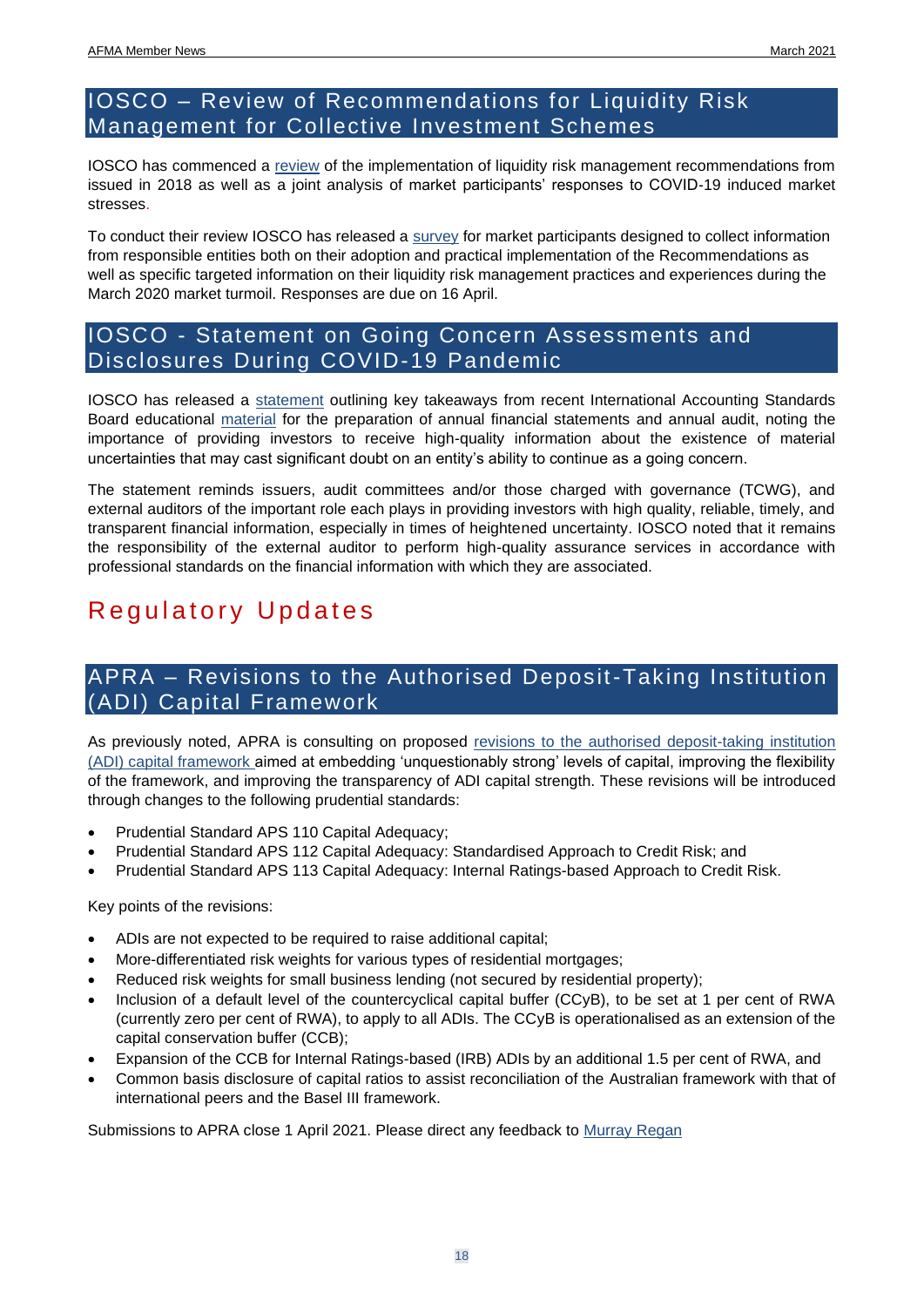### <span id="page-18-0"></span>APRA – Letter to ADIs regarding Indemnities in Divestments

APRA has issued a [letter](https://www.apra.gov.au/indemnities-divestments) to ADIs providing guidance around risks related to indemnities provided to acquiring entities as part of divestment transactions. Some of the expectations outlined include that:

- any indemnities that give rise to a material contingent liability for an ADI are reviewed and approved by the Board, as part of the oversight of significant transactions;
- an appropriate level of capital should be held for risk exposures; and
- there should be ongoing oversight and monitoring by senior management and the Board of these indemnities, to ensure the associated risks are effectively managed.

### <span id="page-18-1"></span>ASIC – Immunity Policy

On 24 February ASIC released a new **Immunity Policy that outlines how ASIC** will grant immunity to individuals who have been involved in misconduct in contravention of a provision in Part 7.10 of the *Corporations Act*.

The policy outlines that ASIC will consider the granting of immunity provided that the application satisfies certain conditions, for example that the applicant is not the instigator of misconduct, and that ASIC has not commenced an investigation into the contraventions.

The policy does not apply to immunity from administrative or compensation proceedings, and while it is modelled on the ACCC's immunity policy applicable to those involved in cartel conduct, the ASIC policy is available only to individuals.

### <span id="page-18-2"></span>ASIC – Electronic Lodgement of Documents

On 24 March ASIC approved [ASIC Corporations \(COVID-19 Email Lodgement Service—ASIC Corporations](https://download.asic.gov.au/media/6016793/instrument-2021-152.pdf)  [\(Wholly-owned Companies\) Instrument 2016/785\) Instrument 2021/152](https://download.asic.gov.au/media/6016793/instrument-2021-152.pdf) to facilitate the electronic lodgement of documents for the purposes of relief under ASIC Corporations (Wholly-owned Companies) Instrument [2016/785.](https://www.legislation.gov.au/Details/F2020C01108)

The instrument allows the lodgement of deeds of cross guarantee, variation deeds, assumption deeds, revocation deeds, notices of disposal, certificates and opt-in and opt-out notices by email.The instrument does not currently facilitate electronic execution of deeds, which must be executed in accordance with s127 of the Corporations Act. Deeds may not currently be executed or signed using a cloud-based signature platform, though documents other than deeds may still be signed electronically.

Deeds of cross guarantee, assumption deeds and certificates must be lodged before the end of the relevant financial year in order to obtain the benefit of the relief. Lodging parties must comply with the terms of the [ASIC](https://download.asic.gov.au/media/6016795/instrument-2016-785-user-agreement-reissued-24032021.pdf)  [Email Lodgement Service: User Agreement for ASIC Corporations \(Wholly-owned Companies\) Instrument](https://download.asic.gov.au/media/6016795/instrument-2016-785-user-agreement-reissued-24032021.pdf)  [2016/785](https://download.asic.gov.au/media/6016795/instrument-2016-785-user-agreement-reissued-24032021.pdf) (ELS User Agreement) that was re-issued on 24 March 2021. Documents being lodged electronically should be emailed to: [Corporations.Lodgements@asic.gov.au.](mailto:Corporations.Lodgements@asic.gov.au)

### <span id="page-18-3"></span>ASIC – Product Intervention Order for Issuance and Distribution of CFDs to Retail Clients

ASIC's product intervention order imposing conditions on the issue and distribution of contracts for difference (CFDs) to retail clients took effect on 29 March.

The order reduces CFD leverage available to retail clients and targets CFD product features and sales practices that amplify retail clients' CFD losses, such as providing inducements to become a client or to trade. Under the order the maximum CFD leverage available to retail clients will range from 30:1 to a 2:1, depending on underlying asset class.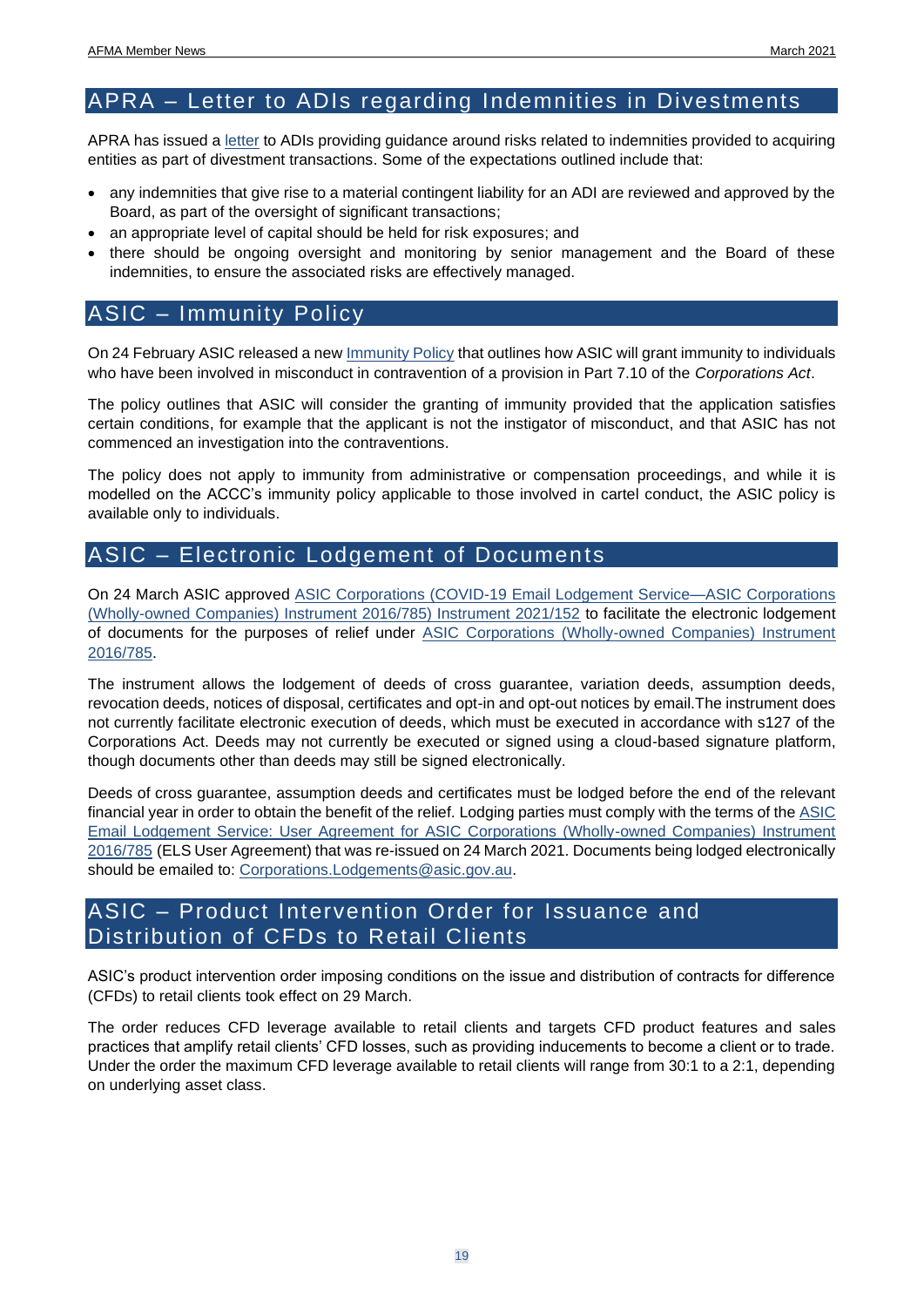## <span id="page-19-0"></span>Industry Collaboration

### <span id="page-19-1"></span>Guest Article – PwC - APRA CPS 234 Tripartite Independent Cyber Security Reviews

### Will I be impacted?

The short answer is yes if you are one of the entities defined in paragraph 2 of CPS 234.

### What is the CPS 234 Tripartite?

In November 2020, APRA released their [2020-2024 Cyber](https://www.apra.gov.au/news-and-publications/executive-board-member-geoff-summerhayes-speech-to-financial-services)  [Security Strategy.](https://www.apra.gov.au/news-and-publications/executive-board-member-geoff-summerhayes-speech-to-financial-services) This included a focus on establishing a baseline of cyber controls by reinforcing the embedding of non-negotiable cyber practices, facilitating better sharing of cyber information and enabling more effective incident response processes noting they are still seeing too many basic cyber hygiene issues across the industry. APRA aims to enable Boards/Senior officer outside Australia (SOOA) and executives to oversee cybersecurity exposures and provide direction for correction and remediation where required. Boards/SOOA should be properly equipped to



oversee cyber matters and direct corrective action where necessary.

As part of the announcement, APRA also shared their intention to request independent tripartite cyber security reviews across all APRA regulated entities as defined in paragraph 2 of CPS 234. These are to be performed by external audit firms and reported back to APRA and the entity and will cover a period of 12 months preceding the date of starting the review. At another level, it's sending a message about the seriousness of this issue, and the need for greater accountability for meeting what are now legal obligations. Nine entities have been selected by APRA to participate in a pilot of the CPS 234 tripartite with reports issued by 1 June 2021.

#### Areas to consider



**Board/SOOA oversight & governance:** Evidence suggests that there is a need to increase challenge and demonstrate stronger decision making relating to cybersecurity by appropriately skilled Boards/SOOA and senior executives. To enable Boards/SOOA to discharge their duties, adequate cyber security reporting is required to increase visibility of cyber threats, along with evidence of demonstrable actions resulting from this reporting.



**Understanding the control sets for each relevant entity**: Challenges for many entities include:

- Having formal controls in place against each paragraph of the standard
- Where there are multiple entities under a group structure, do the compliance controls differ? Are these homogeneous?
- Obtaining comfort over group/parent/offshore operated controls.



**Evidence of the operation of controls:** Where controls operate within an entity's ecosystem to achieve compliance with CPS 234, the formality of the evidence that exists may vary. The tripartite requires testing of the design and operating effectiveness of these controls. As such, evidence of their operation will need to be documented and retained.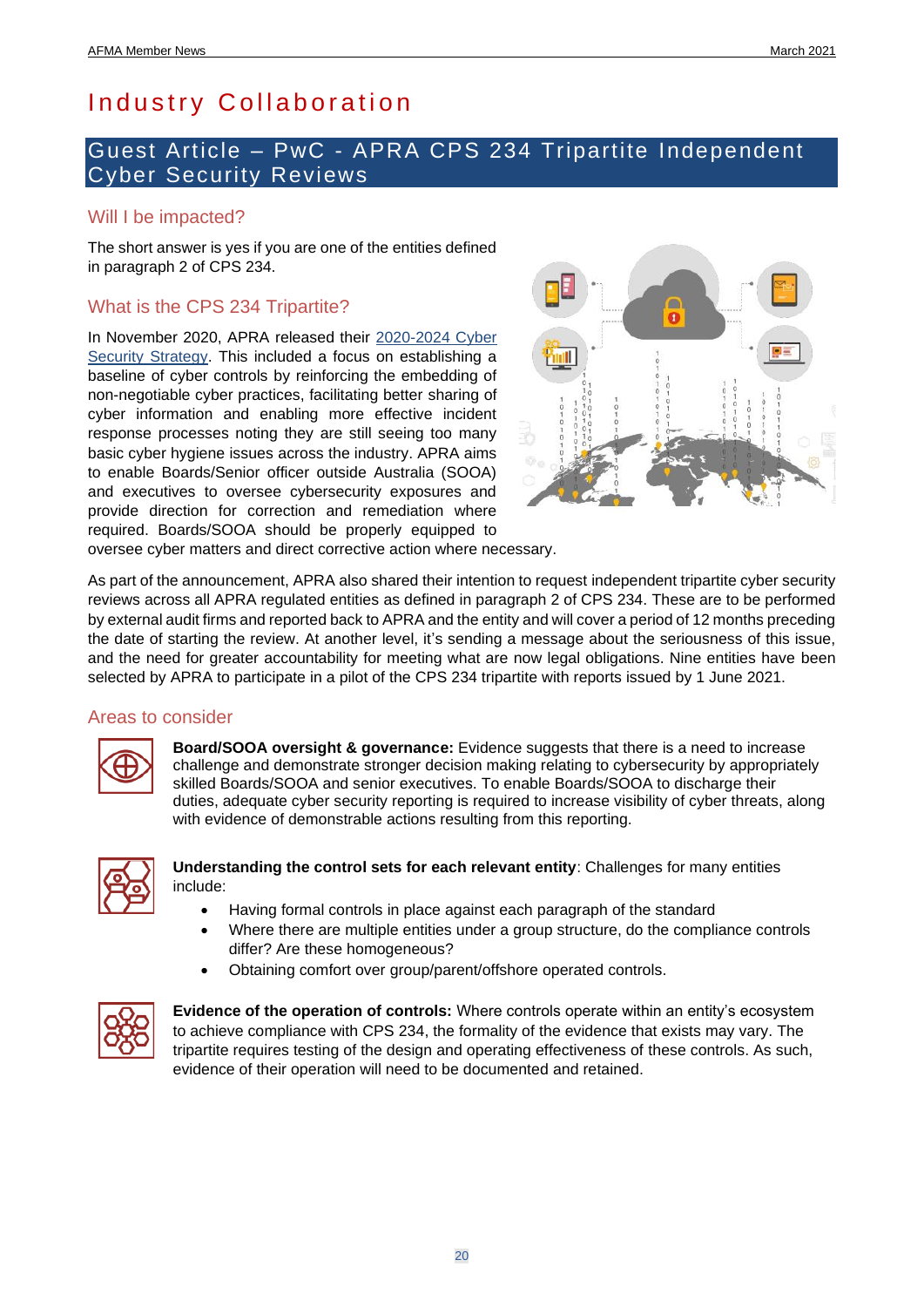

**Third parties:** CPS 234 requires that where information assets were managed by third parties, the standard will apply in relation to those information assets from the earlier of the next renewal date of the contract with the third party or 1 July 2020. Some entities received extensions from APRA, to 31 December 2020. Therefore the processes and controls for managing information security in the context of third party suppliers may be newly implemented. This could mean entities have not yet embedded or independently tested controls over the suppliers.



**Role of internal audit:** APRA noted the importance of an appropriately skilled and well resourced internal audit function that provides effective challenge to the Board and management on cyber risk, gaps and the progress on remediation. To enable this, the internal audit plan should provide breadth and depth of information security controls coverage, in a timeframe commensurate with the risk of the information assets being protected.

#### What happens once the review is completed?

APRA are looking to expedite positive change to protect institutions, the customers that rely on them and the broader financial system. This is in line with their "constructively tough" enforcement philosophy, which can include forcing entities to issue a breach notice and create a rectification plan, where this is not provided voluntarily. As the tripartite is about the identification and swift rectification of compliance issues, the focus will therefore be on the action taken by Boards/SOOAs to expedite the resolution of any material control gaps.

#### **Contacts**



**Nicola Costello** Assurance | Sydney nicola.costello@pwc.com



**Peter Malan** Assurance | Melbourne peter.malan@pwc.com



**Sam Garland** Assurance | Melbourne sam.garland@pwc.com



© 2021 PricewaterhouseCoopers. All rights reserved. PwC refers to the Australia member firm, and may sometimes refer to the PwC network. Each member firm is a separate legal entity. Please see www.pwc.com/structure for further details. This content is for general information purposes only, and should not be used as a substitute for consultation with professional advisors. Liability limited by a scheme approved under Professional Standards Legislation.

*DISCLAIMER: The views and opinions expressed in this article are those of the authors and do not necessarily reflect the official policy or position of the Australian Financial Markets Association.*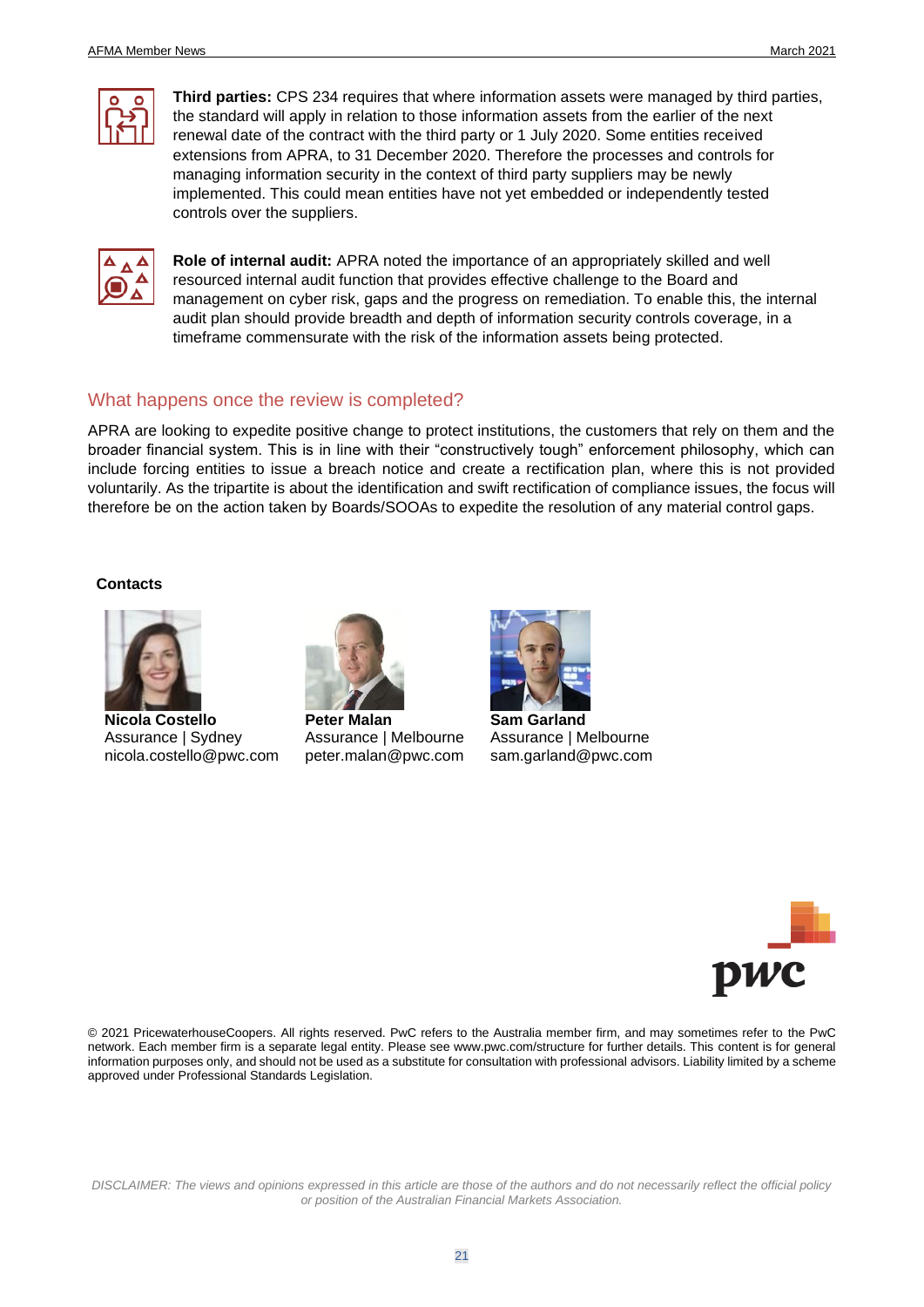# <span id="page-21-0"></span>AFMA Policy Agenda

| <b>Theme</b>      | <b>Issue</b>                                                                                                                                | <b>Relevant</b><br><b>Regulator/</b><br><b>Policy</b><br><b>Maker</b> | <b>Developments</b>                                                                                                                                                                                                                                                                                                                                                                                                                                                                                                                                                                                                                                                                                                                                                                                    | <b>Contact</b>       |
|-------------------|---------------------------------------------------------------------------------------------------------------------------------------------|-----------------------------------------------------------------------|--------------------------------------------------------------------------------------------------------------------------------------------------------------------------------------------------------------------------------------------------------------------------------------------------------------------------------------------------------------------------------------------------------------------------------------------------------------------------------------------------------------------------------------------------------------------------------------------------------------------------------------------------------------------------------------------------------------------------------------------------------------------------------------------------------|----------------------|
| <b>ADIS</b>       | APRA APS 210<br>and RBA's<br>Committed<br><b>Liquidity Facility</b>                                                                         | <b>APRA</b><br><b>RBA</b>                                             | On 6 January 2021 APRA announced a further<br>\$46 billion reduction in the aggregate amount of<br>the Committed Liquidity Facility (CLF) established<br>between the Reserve Bank of Australia (RBA) and<br>certain locally incorporated ADIs that are subject<br>to the Liquidity Coverage Ratio (LCR). This<br>reflects the expansion in both state and federal<br>government debt on issue sufficient to largely<br>satisfy HQLA demands. This follows APRA's 6<br>November announcement of a \$35 billion<br>reduction in the aggregate amount of the CLF,<br>when it also conveyed further reductions in 2021.<br>AFMA will monitor developments and consider<br>related matters that may be raised by our<br>committees and where appropriate engage with<br>the RBA and APRA on issues arising. | M Regan              |
|                   | Proposed<br>revisions to ADI's<br>capital framework                                                                                         | <b>APRA</b>                                                           | APRA has released for consultation revisions to<br>the authorised deposit-taking institution (ADI)<br>capital framework aimed at embedding<br>'unquestionably strong' levels of capital, improving<br>the flexibility of the framework, and improving the<br>transparency of ADI capital strength.<br>The consultation covers full drafts of<br>APS 110 Capital Adequacy;<br>$\bullet$<br>APS 112 Capital Adequacy: Standardised<br>$\bullet$<br>Approach to Credit Risk;<br>APS 113 Capital Adequacy: Internal Ratings-<br>$\bullet$<br>based Approach to Credit Risk.<br>The credit conversion factor on undrawn margin<br>lending facilities has been raised as an issue, and<br>our response will propose ways to address this.<br>Responses are due 1 April.                                      | M Regan              |
| <b>AML/CTF</b>    | Phase 1.5 Bill                                                                                                                              | <b>ATO</b><br><b>AUSTRAC</b>                                          | AFMA actively participated in consultations on the<br>Phase 1.5 Bill which provides for changes to<br>strengthen Australia's capabilities to address<br>money laundering and terrorism financing risks.<br>AFMA has also provided a submission to<br>AUSTRAC regarding proposed Rules to support<br>the Phase 1.5 reforms.                                                                                                                                                                                                                                                                                                                                                                                                                                                                             | R Colquhoun          |
| Data & Technology | <b>Protecting Critical</b><br>Infrastructure and<br>Systems of<br>National<br>Significance -<br><b>Banking and</b><br><b>Finance Sector</b> | Home<br>Affairs<br>(CIC)<br>APRA                                      | The Critical Infrastructure Centre is proposing a<br>new framework to deliver critical infrastructure<br>security and resilience across a range of key<br>sectors, including banking and finance. AFMA<br>made submissions in September and November<br>and will be involved in future consultations on<br>industry-specific standards into 2021.                                                                                                                                                                                                                                                                                                                                                                                                                                                      | N Dhanraj            |
|                   | Confidentiality of<br>Data                                                                                                                  | <b>APRA</b>                                                           | In October APRA resumed its consultation on the<br>confidentiality of data submitted by authorised<br>deposit-taking institutions (ADIs), proposing a<br>shorter list of key data items to be determined<br>non-confidential. AFMA made a submission on 20<br>November.                                                                                                                                                                                                                                                                                                                                                                                                                                                                                                                                | M Regan<br>D Jeffree |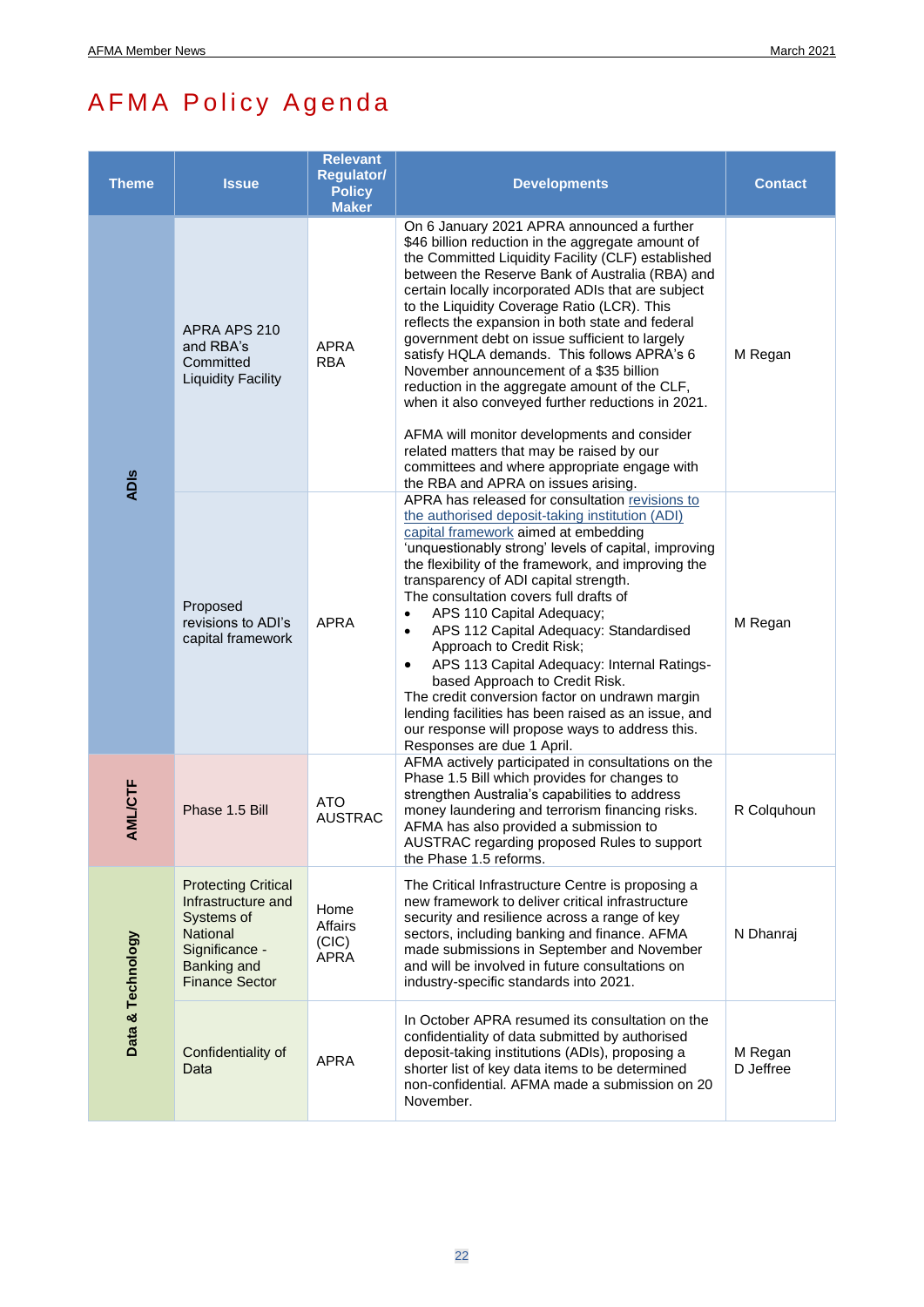|                                      | Data Management<br>Standard,<br>Outsourcing and<br>use of AI and ML<br>in financial<br>markets | APRA<br><b>IOSCO</b>                                                        | AFMA is closely following the development of<br>APRA's Data Management Standard based on<br>CPG 235, through its Data Management<br>Committee to ensure it is developed in a<br>rationalised, non-duplicative and efficient manner.<br>AFMA has responded to IOSCO consultations on<br>Outsourcing Principles and the use of AI and ML<br>by financial intermediaries.                                                                                                                                                                                                                                                           | D Jeffree<br>N Dhanraj            |
|--------------------------------------|------------------------------------------------------------------------------------------------|-----------------------------------------------------------------------------|----------------------------------------------------------------------------------------------------------------------------------------------------------------------------------------------------------------------------------------------------------------------------------------------------------------------------------------------------------------------------------------------------------------------------------------------------------------------------------------------------------------------------------------------------------------------------------------------------------------------------------|-----------------------------------|
| <b>Derivatives</b>                   | <b>OTC Derivatives</b><br>Regulation                                                           | <b>ASIC</b>                                                                 | AFMA continues to work with APRA and ASIC to<br>improve the functioning of the OTC Derivatives<br>regulation regime. AFMA obtained an extension of<br>relief for certain trade reporting identifiers and a<br>two-year extension of the clearing exemption for<br>FRAs up to March 2022. In addition, AFMA sought<br>and obtained revision of the implementation of<br>initial margining measures with a deferral of<br>Phases 5 and 6 by one year.<br>ASIC has since initiated a review of the ASIC<br>Derivative Transaction Rules (Reporting) 2013.<br>AFMA made a submission to the first round of<br>consultation in March. | D Love                            |
| Energy                               | <b>Energy Market</b><br>Transition                                                             | <b>AEMC</b><br><b>ESB</b><br><b>NSW DPIE</b>                                | AFMA and members continue to work through<br>financial market implications of proposed changes<br>to the energy markets as a result of the ESB's<br>post -2025 Market Design, the AEMC's<br>transmission access reform project and state<br>government initiatives.                                                                                                                                                                                                                                                                                                                                                              | N Thompson                        |
|                                      | <b>OTC Electricity</b><br>Derivative<br>Transparency                                           | <b>AEMC</b><br><b>AER</b>                                                   | AFMA and members continue to work with the<br>AER and AEMC to increase transparency in the<br>OTC Electricity Derivatives Market.                                                                                                                                                                                                                                                                                                                                                                                                                                                                                                | N Thompson                        |
|                                      | Five-Minute<br>Settlement                                                                      | <b>AEMC</b><br><b>ASX</b>                                                   | ASX is expected implement 5-minute caps by<br>March 2021. Revised Confirmations have been<br>finalised in the OTC Guide, pending further<br>revision for the October 2021 start date.                                                                                                                                                                                                                                                                                                                                                                                                                                            | N Thompson                        |
|                                      | Stakeholder<br>Engagement                                                                      | <b>VIC</b><br><b>DELWP</b><br><b>ESC</b><br><b>NSW DPIE</b><br><b>IPART</b> | AFMA and members are working through issues<br>related to fragmented market communications in<br>the VEU and ESS. AFMA is engaging with<br>regulators on the issues identified.                                                                                                                                                                                                                                                                                                                                                                                                                                                  | N Thompson                        |
|                                      | Environmental<br><b>Products</b><br>Documentation                                              | <b>CER</b><br><b>NSW DPIE</b><br><b>VIC</b><br><b>DELWP</b>                 | The Environmental Products Committee and<br>Documentation Working Group are finalising<br>amendments to the Spot Contract and<br>Conventions to address issues around cash<br>settlement and delivery default.                                                                                                                                                                                                                                                                                                                                                                                                                   | N Thompson                        |
| Equity                               | Give-Ups                                                                                       | <b>ASIC</b>                                                                 | AFMA has renewed its efforts to put equity<br>give-ups (swap-based trading) on a surer<br>regulatory footing with a renewed request for<br>relief. ASIC has indicated continuing concerns<br>with give up trading in view of a recent settlement<br>failure. Near term change unlikely.                                                                                                                                                                                                                                                                                                                                          | D Jeffree                         |
| ESG/<br>Sustainable<br>Finance       | <b>ESG Forum</b>                                                                               | <b>APRA</b><br><b>ASIC</b>                                                  | AFMA has set up a Sustainable Finance Forum<br>and an ESG Risk Forum to address matters<br>around market practices and the policy issues<br>related to ESG and sustainable finance, and help<br>develop a clear, harmonised approach to<br>sustainable finance.                                                                                                                                                                                                                                                                                                                                                                  | N Dhanraj<br>M McCarthy<br>D Love |
| Income &<br>Money<br>Market<br>Fixed | <b>Retail Corporate</b><br><b>Bonds</b>                                                        | <b>TSY</b>                                                                  | AFMA made a submission to the Parliamentary<br>inquiry into the Australian retail corporate bond<br>market in June 2020 and gave testimony to the<br>Committee on 6 November 2020.                                                                                                                                                                                                                                                                                                                                                                                                                                               | R Colquhoun                       |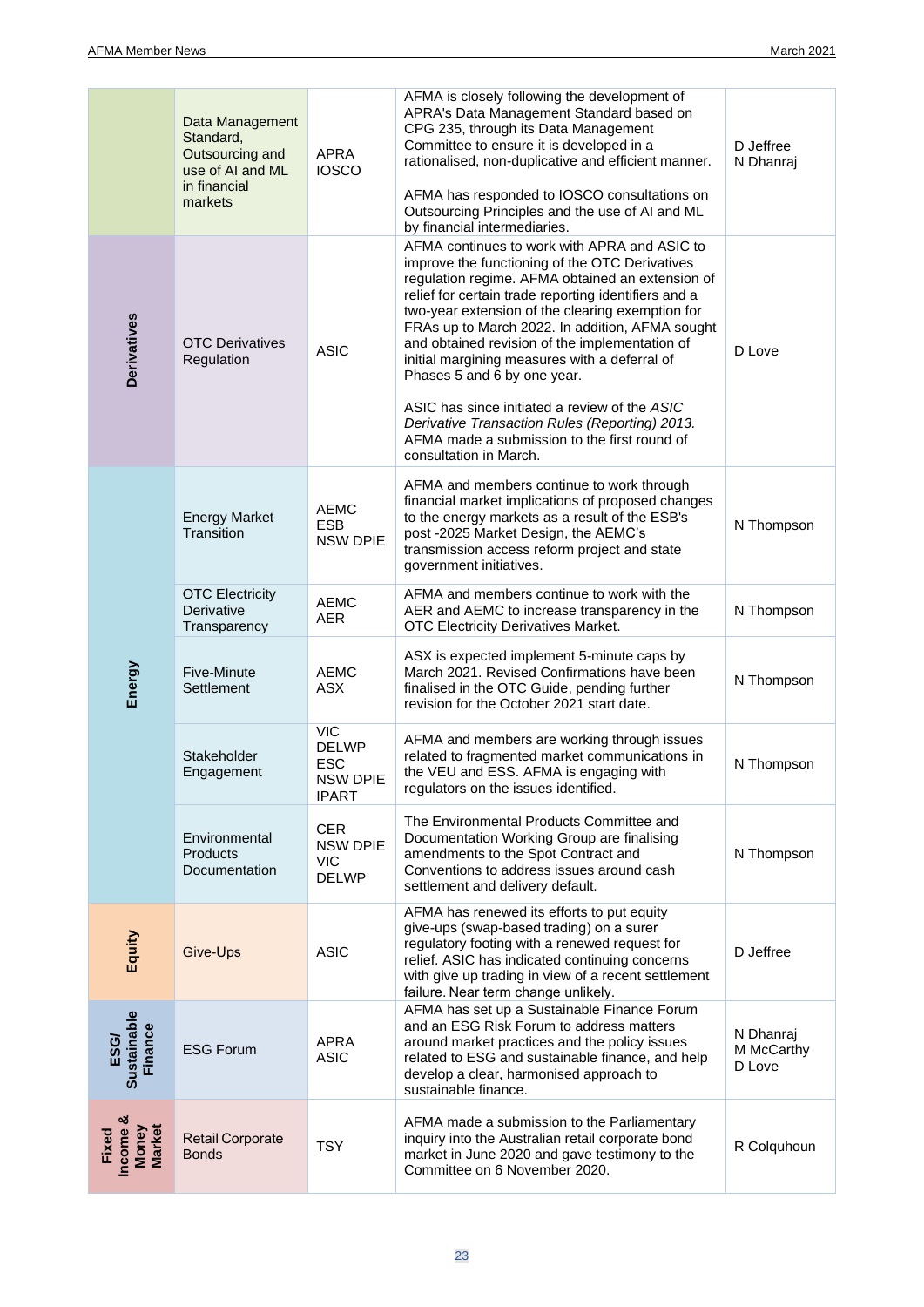|                               | <b>DCM Guidelines</b>                                     | <b>ASIC</b>                              | ASIC has been examining market practices during<br>the primary issuance process as part of their<br>review of Australia's OTC markets. Report 668<br>was released in September.<br>AFMA and DCM Committee continue work on<br>updated DCM Guidelines.                                                                                                                                                                                                                                                                                             | M McCarthy<br>D Love |
|-------------------------------|-----------------------------------------------------------|------------------------------------------|---------------------------------------------------------------------------------------------------------------------------------------------------------------------------------------------------------------------------------------------------------------------------------------------------------------------------------------------------------------------------------------------------------------------------------------------------------------------------------------------------------------------------------------------------|----------------------|
|                               | Zero/Negative<br><b>Interest Rates</b>                    | <b>RBA</b>                               | Conventions for Floating Rate Notes with Zero<br>Floor Coupon have been implemented but, to<br>date, interest rates (plus margins) have not<br>reached the zero bound.                                                                                                                                                                                                                                                                                                                                                                            | M McCarthy           |
| Foreign<br>ADI<br>Related     | Foreign Financial<br>Service Provider<br>(FFSP) Licensing | <b>ASIC</b>                              | AFMA continues to make the case that ASIC's<br>FFSP regime will be damaging to the provision of<br>services to Australian investors.                                                                                                                                                                                                                                                                                                                                                                                                              | D Love               |
| Exchange<br>Foreign           | <b>FX Global Code</b><br><b>Review</b>                    | <b>GFXC</b>                              | The inaugural triennial review of the FX Global<br>Code commenced in Q1 2020. GFXC (Global<br>Foreign Exchange Committee) is planning to<br>complete its review by mid-2021.                                                                                                                                                                                                                                                                                                                                                                      | M McCarthy           |
|                               | <b>Royal Commission</b><br><b>Draft Legislation</b>       | <b>APRA</b><br><b>ASIC</b><br><b>TSY</b> | AFMA remains actively engaged with issues<br>relating to the development and implementation<br>Hayne Royal Commission recommendations.<br>Further legislation, including changes to ASIC<br>breach reporting regimes, passed in late 2020.                                                                                                                                                                                                                                                                                                        | D Love<br>D Jeffree  |
| General                       | <b>IBOR Transition</b>                                    | APRA<br><b>ASIC</b><br><b>RBA</b>        | ISDA provided a straightforward solution to IBOR<br>transition through a Supplement and Protocol<br>which launched on 23 October 2020, ASIC and<br>other regulators released a statement on 13<br>October 2020 urging Australian institutions to<br>adhere to the ISDA Protocol and Supplement.<br>AFMA has cooperated with ISDA in the<br>development of the Protocol and is continuing to<br>work with its members and the market more<br>generally on the important issues associated with<br><b>IBOR</b> transition in the Australian market. | D Love               |
|                               | Financial<br><b>Regulator Reform</b><br><b>Bill</b>       | <b>APRA</b><br><b>ASIC</b><br><b>TSY</b> | AFMA made a submission to support the<br>proposed Bill with additional requests to require<br>APRA and ASIC to check with each other before<br>making an information request of a jointly<br>regulated entity and to these entities to satisfy<br>requirements by responding to one regulator only.                                                                                                                                                                                                                                               | D Love               |
| HR & Executive Accountability | Financial<br>Accountability<br>Regime (FAR)               | <b>APRA</b><br><b>TSY</b>                | Treasury has consulted on the FAR regime, which<br>will replace and extend BEAR. Treasury policy<br>work has been delayed since the February 2020<br>consultation. AFMA understands that the regime<br>will not be extended beyond APRA regulated<br>entities as part of the near-term reform legislation.                                                                                                                                                                                                                                        | D Love               |
|                               | <b>APRA</b><br>Remuneration<br>Standard                   | <b>APRA</b>                              | APRA is finalising a new standard for<br>remuneration that requires deferred variable rem,<br>clawbacks and other restrictions for CEOs and<br>Highly Remunerated Risk Takers.<br>AFMA has been engaging on the issues with<br>APRA and made a submission to the consultation<br>in February.                                                                                                                                                                                                                                                     | D Love<br>D Jeffree  |
| Prof<br>essi<br>ism<br>ism    | Consequence<br>Management<br>Standard                     | APRA<br><b>ASIC</b>                      | AFMA is finalising a consequence management<br>standard for firms to use with accredited<br>individuals.                                                                                                                                                                                                                                                                                                                                                                                                                                          | D Jeffree            |